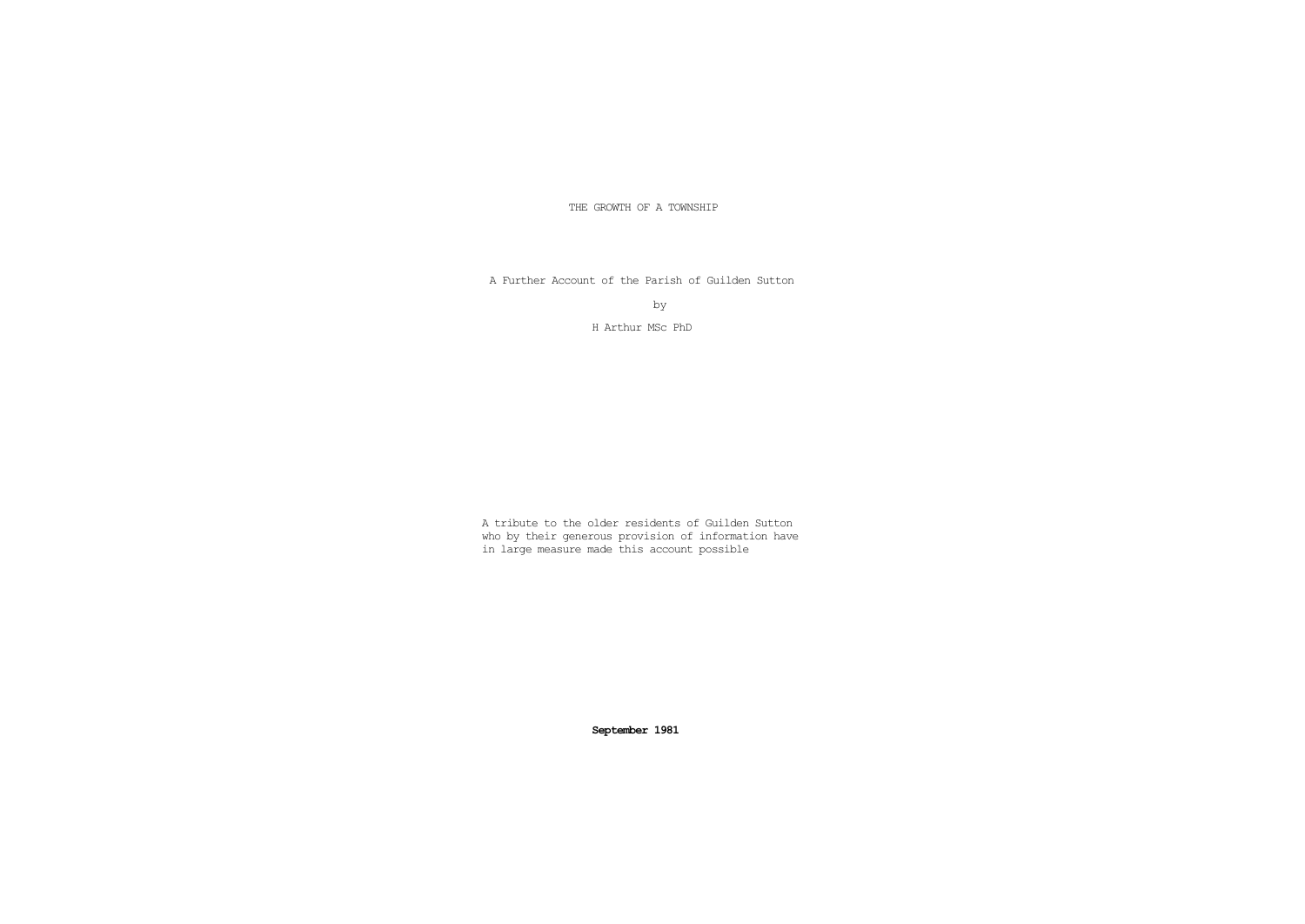PAGE

| Foreword                        |          |
|---------------------------------|----------|
| The beginning                   |          |
| Early Development (1200 - 1894) | $\Delta$ |

Later Development (From 1894) 7

The Changing Face of the Parish

- 1 Village Centre 9 2 Wicker Lane 19 3 Guilden Sutton lane 22 4 Belle Vue Lane 26
- 5 Hare Lane 27
- 6 Time for Reflection 29
- 7 Appendices
- 1 Meaning of mediaeval terms 30 2 lords of the Manor and Patrons of the Church 31 3 Detailed information on Parish 32 8 Last of Fields in 1844 and the meaning of certain names 36 9 1908 Parish Boundary 37 1 1844 Plan of Village Centre 38 2 1908 Plan of Village Centre 39 3 Indications and documents consulted 40

Township originally referred to the sharing of a small 1 settlement, by two or more farmers, then to a larger community living close together and then finally to the place itself in which they lived. Where a parish consisted of a single township, the two words came to mean the same thing. It seemed appropriate to use township in the title of this account, since the early sections are a brief survey of Guilden Sutton's development from a tiny manor to a civil parish. It is also called a further account as it should be regarded as complementary to the eminently readable account written by the Rev H A Clarke in 1964 entitled "In Pastures Green".

My sources of information have been (i) histories, maps and preserved documents (ii) buildings standing in the parish (iii) the memories of older residents

Regarding the first of these, I am grateful to the staffs of the City Archives and the Cheshire Records Office for helping me to trace the rather sparse and scattered evidence that is available. Mr Geoffrey Saunders of Guilden Sutton has also been a great help in this respect. Regarding the third, I hope the tribute on the title page adequately expresses my gratitude. The final section traces the histories of the older buildings and the people connected with them and has been assembled from scraps of information gleaned from many quarters. There may be omissions and even errors of interpretation, for which I take full responsibility, and it would be most helpful to have these brought to my attention. My thanks are also due to Mrs K Davies of Guilden Sutton who so ably converted my assembly of handwritten notes into a first typed copy.

> H.A. 7 The Stables Guilden Sutton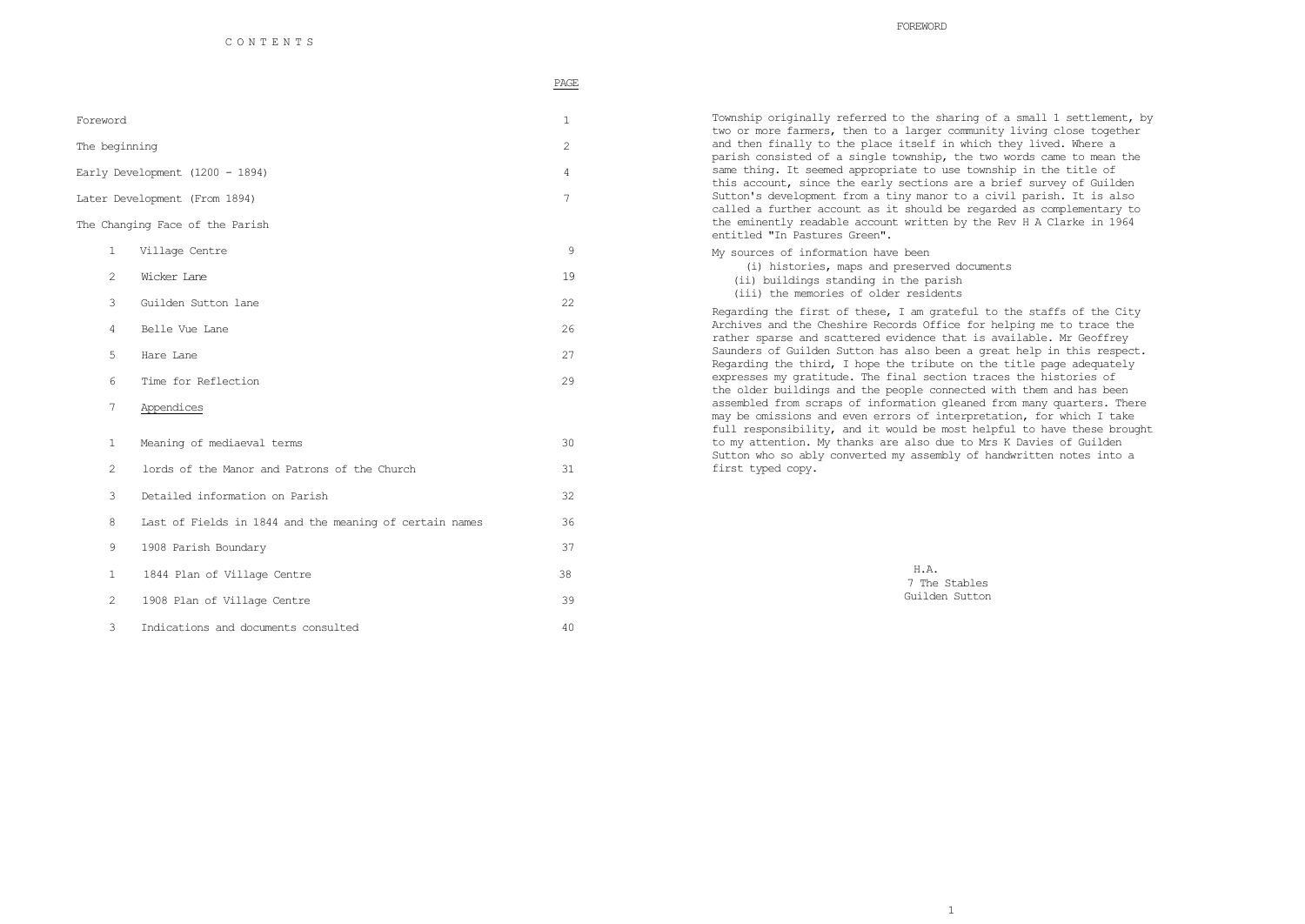For many years it was believed that Guilden Sutton was not in the Domesday Survey of 1086 and that settlement in the area did not begin until 1209 when there was a record of a grant of land to Adam de Dutton. There was an entry in the Domesday Book of a Sudtone in the Wilavestone (Wirral) Hundred, but Beamont, in his 1863 translation of Ilie Domesday Book for Cheshire and Lancashire, considered that this entry referred to Great Sutton and he was supported in this belief by Omerod in his History of the County Palatine and City of Chester of 1882. It is now generally accepted, however, that a mistake had been made.

The actual entry is:-

"The same bishop (Bishop of Chester) held and holds Sudtone. There is 1 hide that pays geld. There is land for 3 ploughs. In the demesne there is one; and 5 villeins and 2 bordars with 1 plough. There are 6 acres of meadow. It was worth 40 shillings TRE (at the time of King Edward the Confessor's death); now 20 shillings"

Tait, in his Domesday Survey of Cheshire of 1916, pointed out that Guilden Sutton was in the Hundred of Wilavestone at the time of the Domesday Survey and records of 1066 and 1086 showed it was then a manorof the Bishop of Chester. Close investigation had failed to reveal any such ecclesiastical connection with Great Sutton. Dodgson, in his 1972 book on Place Names of Cheshire, also points out that the Anglo-Saxon name of Sudtone (Sutton) means 'southern homestead' and tins could well refer to Guilden Sutton being at the southern extremity of the Wilavestone Hundred. It can be concluded, therefore, with reasonable certainty that in 1066 Guilden Sutton existed as a mediaeval manor of some 160 acres. (For the meaning of the mediaeval terms used above see Appendix 1)

It would be as well to remind ourselves of the nature of a mediaeval manor before the church became more firmly established. The countryside was relatively uninhabited with just the occasional manor settlement here and there. Being so isolated, the manor had to be self-sufficient, not only in organising its farming on a communal basis (the strip system) but in having its own meetings (called courts) under the Lord or his steward for settling disputes, dealing with offenders, organising defence and meeting any other requirements of the small community. This then was the kind of settlement that existed in Guilden Sutton for some unknown period before 1066, until the ecclesiastical parish became established at a later date. No information can be traced of where this old settlement was situated in the existing parish, although since the Bishop was lord of the manor one might expect to find it close to the church site.

The popular version of the origin of the name Guilden Sutton is also in some doubt. The Rev Clarke, in his short historical account of 1964, quotes the popular meaning as 'the southern homestead in the hollow where the marsh marigolds grow', but Dodgson, in his 1972 book considers that the first part of the name arises from the anglo-saxon 'gylden' meaning splendid or wealthy: and could well refer to the rich nature of the land. It is interesting to note that in various official records of the period 1200 to 1700 the name Guilden Sutton is spelt in fifteen different ways; e.g. Guldesocton, Guyldenesutton, Sutton-Gelders and Gilen Sutton. Inhabitants also took their names from the area and there is mention of a Robert de Gueldensutton and an Alcock de Gildensutton.

It is rather surprising that there are no traces of earlier occupation in Guilden Sutton, especially as the Roman road running east from Chester passed so close through Littleton. There have been only four finds of earlier periods; a bronze coin of Licinius I (AD 307-324) was found behind the Bird in Hand, a mediaeval lead spindlewhorl was found just east of Hill Farm, four 17th Century swords were found in the cellar of a demolished house in Church Lane, and a cannonball was unearthed when the Oaklands site was being levelled.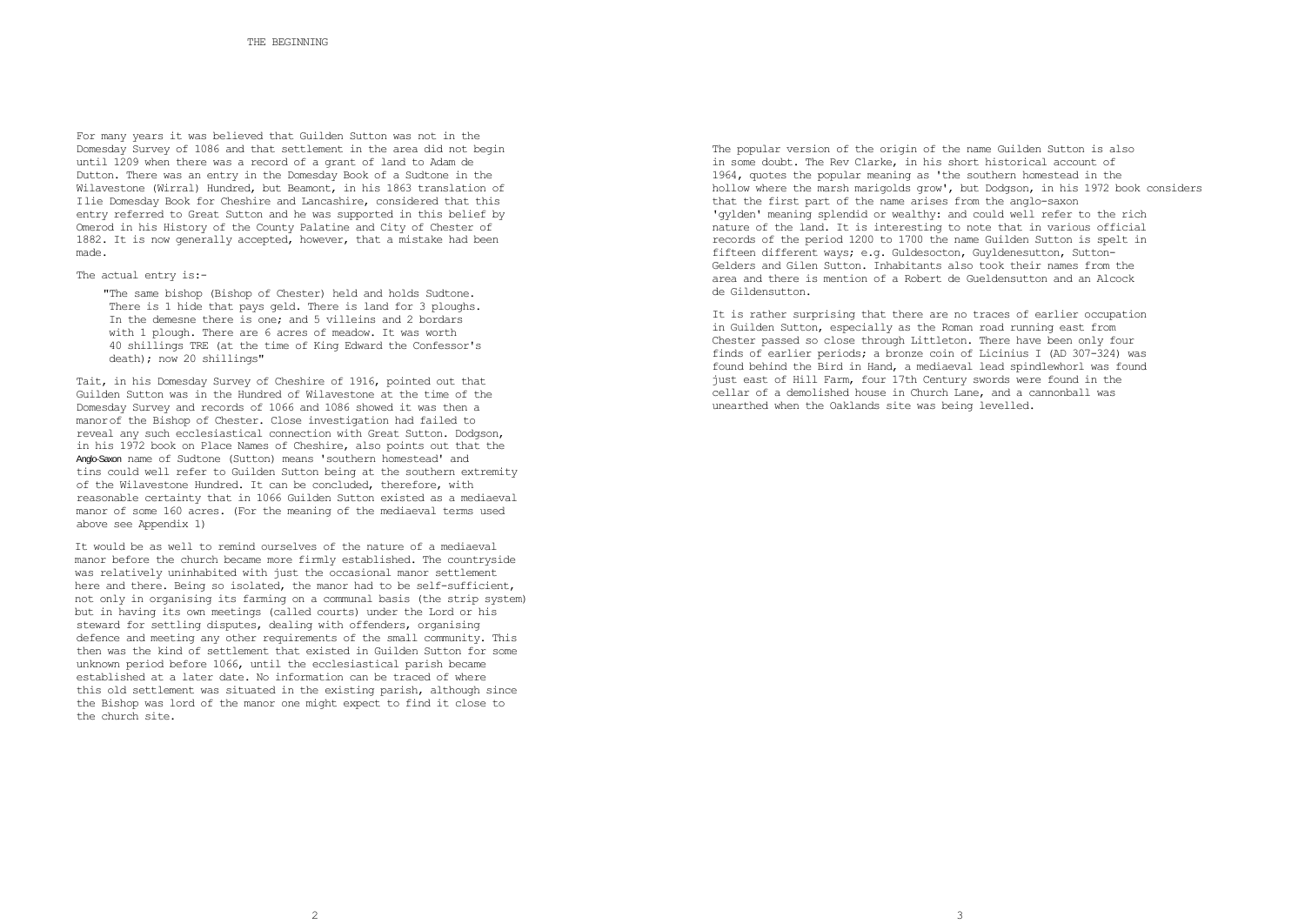The Duttons came over from Normandy with William I and became established as one of the most powerful families in Cheshire. They were also the ancestors of the Warburtons who later come into our story of Guilden Hull on. After the Domesday Book entry, the next references to significant land settlement in Guilden Sutton are to be found round about 1200, when Adam de Dutton obtained grants of land from Philip de Orreby and Robert do Bruen. In 1209 he obtained a grant of the mesne-manor (lord of the manor status) from John Lacy, Constable of Chester. He continued to acquire more land for settlement and by 1216 he is recorded as holding 10 bovates (about 200 acres). By 1350 the Whitmore and Mainwaring families had also become significant freeholders of land in Guilden Sutton. The pattern is already being set whereby Guilden Sutton had a lord of the manor who had superior status as well as duties, but nevertheless the land was divided among a number of significant freeholders and was not entirely in the hands of the lord of the manor as was the case in many manors. It is interesting to note that Geoffrey, son of Adam de Dutton, subsequently granted the mesne-manor to the Abbey and Convent of St Werburgh of Chester. There is, indeed, some doubt whether Geoffrey inherited the mesne-manor or was the original recipient of it from John Lacy, but the outcome is the same.

Guilden Sutton was originally in the ecclesiastical parish of St Oswald's in Chester and, in accordance with the practice of establishing a church in each manor, St John the Baptist Church was built and endowed as a rectory in Guilden Sutton about 1105 when Bishop Roberts of Lymsey was lord of the manor. The church living would comprise a house (the rectory), glebe land which could be farmed, and the tithe of one-tenth of all produce of land, stock and labour in the manor. The rector would be a man of some ability and learning and, although in later times when the lord of the manor was a layman and would have a big say in his appointment, he would retain a certain independence with the support of the Church which was again gradually becoming more powerful. As the size of the manor increased, the running of the manor would become a much more complex business and residents would of necessity have to assume duties as unpaid officials. As the isolation of manors lessened the powers of the lord of the manor waned, and where there was a Church with facilities for meetings and a capacity for administration it was natural that the emergence of the ancient parish would be centred on the local church. This, of course, happened in Guilden Sutton as elsewhere, but it was a lengthy process lasting centuries and at this point in our story we are seeing only the birth of it.

The rectory of St John's had its ups and downs. In 1318 it was annexed to the College of Canons of St John's Church of Chester and was served by one of ten perpetual vicars or by a priest paid a small salary out of the tithes income. After the dissolution of the College of Canons in the Reformation Period (1530-60) the rectory fell into lay hands. Henry Harding first bought the rectory in Guilden Sutton, which meant that he became the legal rector and enjoyed the proceeds of the church living and in turn was responsible for the upkeep of the chancel and the payment of a small salary to the priest-in-charge he appointed. About 1600 he sold the rectory to Peter Warburton (a descendant of the Duttons), sergeant at law, and then his daughter brought the rectory in marriage to Sir Thomas Stanley of Alderley.

## The rectory descended with other estates

of the family to Sir John Thomas Stanley, who sold the property and tithes in 1810 to the Rev Rowland Egerton Warburton but retained the nomination of the curate. Qrmerod, writing in 1882, records that Lord Stanley of Alderley was then the patron of St John the Baptist Church in Guilden Sutton. This patronage has remained in the Stanley and then the Egerton Warburton families until the present time (see Appendix 2).

The mense-manor with a considerable estate was sold about 1550 by-Sir Richard Cotton, Comptroller of the Household of the young King Edward VI, to the Booth family of Dunham Massey and it then passed through marriage to the Tyndales in 1669. In 1772 the manorial estate was purchased by James Croxton, who appears in a list of notable Cheshire gentry in 1745 and served a term of office as sheriff. In 1815 when the Rev Rowland Egerton Warburton of Norley (seventh son of John Egerton of Oulton) married Croxton's heiress he came into possession of the manorial estate. Since he had purchased the rectory property and tithes in 1810 he was now a large landowner and the most powerful figure in Guilden Sutton. When he died in 1854 his estate and tithes were sold to William Hope of Liverpool who then became lord of the manor. At the same time part of the proceeds from the sale of tithes was invested for the benefit of the church living which was made a vicarage. When this investment was transferred to the Ecclesiastical Commissioners in 1882 it had become a sun of £700. It may also be mentioned here that the Guilden Sutton living had a £600 endowment from the Queen Anne's Bounty; a grant made by her to the Church of England as recompense for tithes revenues appropriated by the Crown in 1534.

In 1855 William Hope acquired a further 53 acres of land and two tenements in Gulden Sutton from Richard Barker, who had inherited these from Richard Amery under the terms of his will of 1829. The manorial estate descended in the Hope family to Thomas A Hope and when he died his Trustees eventually sold off piecemeal the major holdings. The title of lord of the manor passed to Lord Stanley of Alderley in 1892 and in due course appeared to drop out of the records (see Appendix 2).

We now turn to the growth and development of Guilden Sutton. Some particulars of the number of dwellings and the size of the population are given in Appendix 3. It was still quite a small place by 1880 with about 42 houses (including farms) and 187 inhabitants, but even so there would be quite a lot of local administration to carry out and by this time it would be centred firmly in the facilities the church could offer. The inhabitants would be meeting under the vicar's direction for the social and admiinistrative purposes of their religious life and it was a natural progression for the vestry meetings to be used for local government affairs. In Guilden Sutton, town meetings emerged to deal specifically with the more secular matters, but even so the close links with the church remained. One of the churchwardens was elected as parish clerk and acted as clerk for the town meetings also. In the period 1815 to 1897 John Hughes (1815-1834) and then his son Peter Hughes (1834-1897) filled this role. The minutes of the town meetings show that a number of unpaid officials had to be elected annually to carry out certain duties such as relief for the poor and control of vagrants (the overseer) and the supervision of unpaid labour on the repair of roadways (the surveyor). In fact Guilden Sutton had a paid assistant surveyor who received the handsome sun of £5 a year. Another unpaid official was the constable,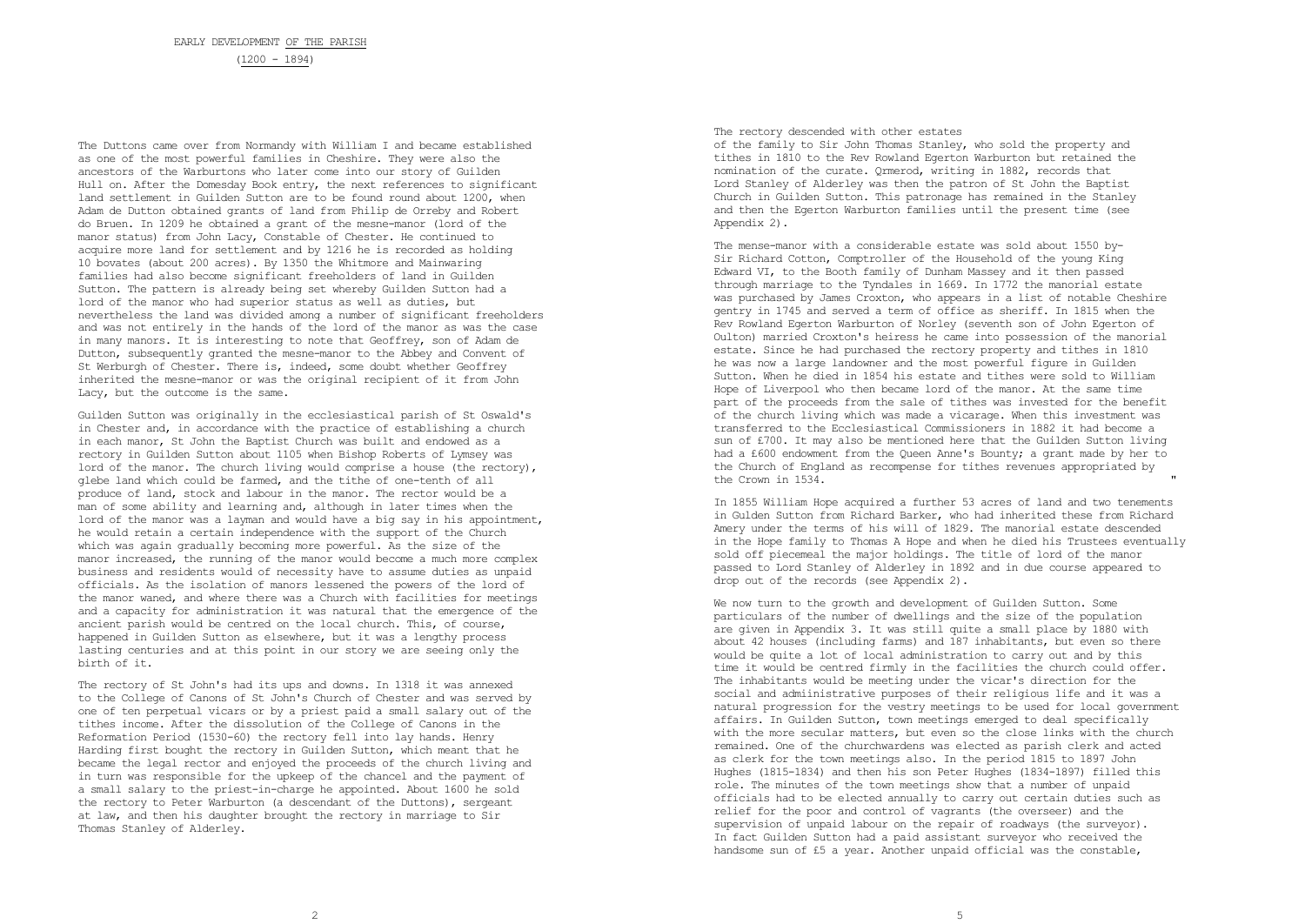LATER DEVELOPMENT OF THE PARISH

# (From 1894)

an office more ancient than that of churchwarden and entailing very wide and onerous duties regarding law and order. He was nominated by a vestry meeting and confirmed in his appointment by Justices of the Peace for the wider area, but it was such an unwelcome appointment that the person so appointed often paid someone else to do the job. To enable churches to meet the increasing cost of administration it was possible for church rates to be levied on property, whether owned or leased, and based on the amount of land held. There are records of such church rates being levied in Guilden Sutton during the period 18(58-72.

This section is closed at the date 1894 because the ancient parish system of general administration became so inefficient in the face of increasing duties that a new system was introduced by the Local Government Act of 1894. Before leaving this period, however, it is interesting to see how other things were developing in the parish. Roads were generally in a very poor condition, and parts of Guilden Sutton Lane were so narrow and overgrown to be almost impassable at times, but communications were much speeded up by the opening of the Cheshire Railway Line in 1874 with a station at Mickle Trafford. The slat ion was closed again in 1953 but it had served its purpose in helping with the development of Guilden Sutton.

Guilden Sutton activities were centred on farming, but as the number of inhabitants grew certain specialised activities developed to meet local needs. The Bird in Hand Inn has a long history but only a few records giving any information about it still exist. Scattered records about shopkeepers, tailors, blacksmiths, painters and others have been found and these have been brought together in Appendix 3. Names with an indication of the date first mentioned in records are given as a matter of particular interest to older residents. From old parish registers it has been possible to compile a list of the names of families living in Guilden Sutton in the 16th and 17th centuries and this, too, is given in Appendix 3. Scattered information about the main landowners in the parish has also been found and presented in the same Appendix. The total area of the parish has remained around 970 acres. From the Tithes Schedule of 1844 a list of the field names at that time has been compiled and is given in Appendix 4 with an interpretation of some of the meanings.

The Local Government Act of 1894 did two things; first it. created two civil institutions called the parish meeting and the parish council, and second it transferred the civil functions of the older church-based parish authorities to these new institutions. From 1894 this meant that there were two councils existing in Guilden Sutton. The parochial church council continued to direct church activities but a new parish council took over the direction of all civil matters on behalf of all the parish inhabitants. Some friction might have been expected over this sudden change from church-orientated control to lay control, but in fact able residents willingly gave of their time and energy to make the new system work as well as possible. All parishes have met difficulties and frustrations but these have been largely due to problems of integration with higher levels of local government administration as the system has changed from time to time. The clerk to the parish council took over many of the duties of the former parish clerk and there is an interesting parallel in so far as this new office in Guilden Sutton has been held since 1894 to the present time by only two men of the same family; John Thomas (1894-1947) and his nephew Eric Thomas (since 1947). Local unpaid officials gradually disappeared from parish work as functions became the responsibility of higher local government units and required full-time staff for efficient performance e.g. overseers were abolished in 1927.

Since 1894 we have had distinct civil and ecclesiastical parishes and their boundaries have not always been the same. Often the differences have been very small, e.g. in 1939 the populations of the civil and ecclesiastical parishes were 382 and 404 respectively. A sketch showing the boundaries of the civil parish in 1908 is given in Appendix 5. The only significant changes since then have been in the northern boundary along Guilden Sutton Lane. The main change occurred in 1951 when a slice of Hoole Urban District was transferred to Guilden Sutton involving a gain of 209 inhabitants. At the present time the boundary in the northwest corner takes in a few houses in Pipers Ash which lie to the north of the railway line.

By 1931 the population had risen to 404 and main drainage inadequacies led to further development being resisted. Despite this, new housing on a moderate scale did take place until in 1961 the population had increased by a further 105 (discounting the transfer of population in 1951 previously mentioned). In 1969 a new sewage disposal works came into existence in Mickle Trafford and opened up the prospect of a major development in Guilden Sutton. The Planning Authority carried out a large consultative exercise with all interested parties to ascertain the optimum housing requirements and the best way of building to retain an overall village character. A planning report was issued in 1968 which proposed that houses be built of bricks and tiles in rustic colours and that they be sited in small intimate groups. There was to be provision for elderly people, a few shops and a new school. The plan received official approval and Oaklands was the result. Tie population has now increased to about 2000.

In addition to sewage difficulties Guilden Sutton was rather late in obtaining essential services such as piped water and gas. Electricity was generally available from about 1925 but a gas main was only laid in

 $\overline{ }$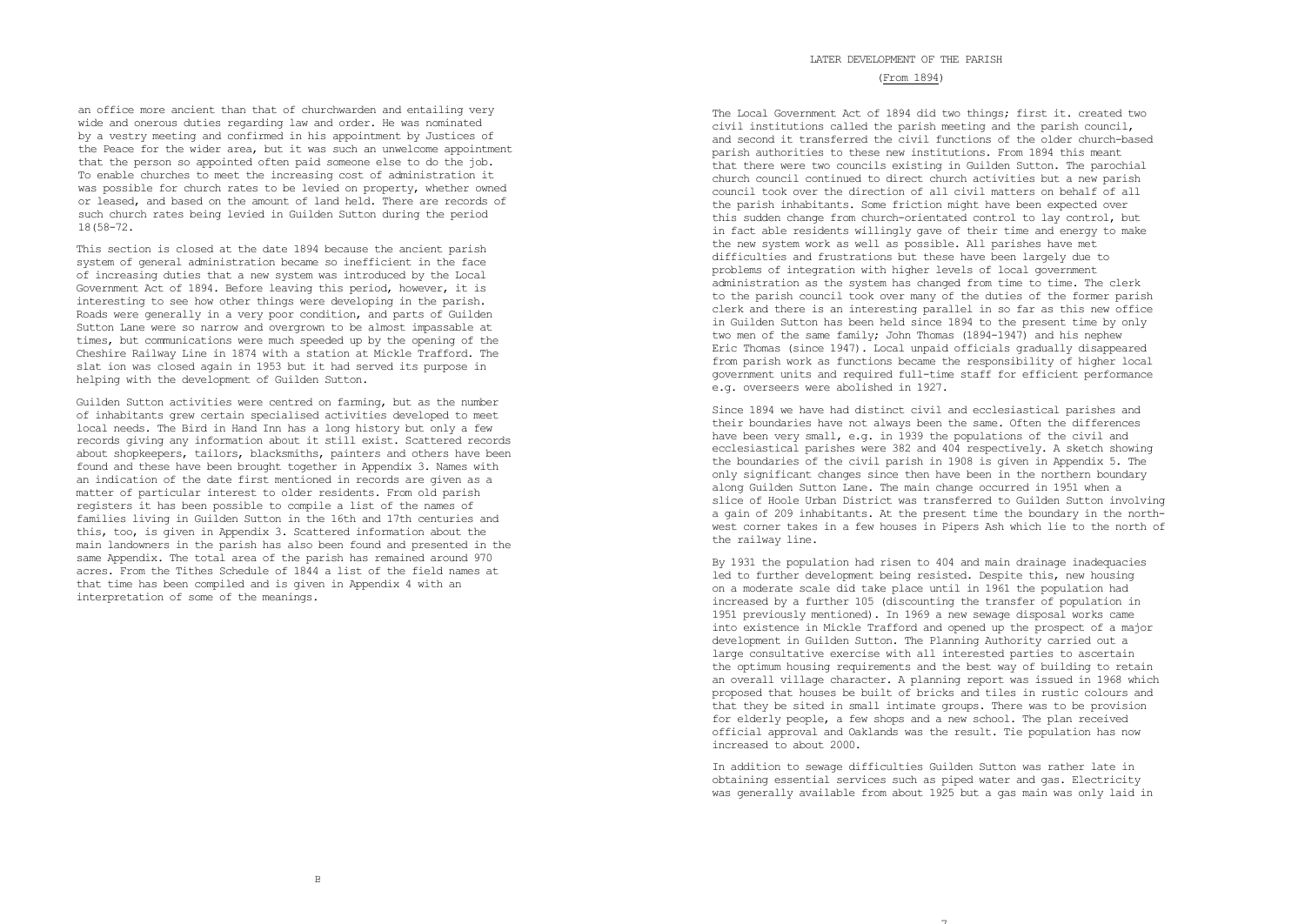this direction about 1968 and the supply was not available in the central village area until a few years later. Piped water was available as far as Heathbank railway bridge in 1932 but did not extend to the main part of the village until 1945.

We know from the beginning of our story that in 1086 Guilden Sutton was part of the larger administrative unit of Wilavestone Hundred. In the 1831 Census Report it is listed in the Broxton Hundred, and in a map of Local Government Districts of 1866 it is shown as being in the lower division of that hundred. The Public Health Act of 1872 created rural districts and the parish was included in the Tarvin Rural District, being transferred to the Chester Rural District in 1936. In the local government reorganisation of 1974 the parish of Guilden Sutton became part of the City of Chester.

In this section we shall be looking in turn at different parts of the parish and tracing how they have developed. As far as records and local information allow we shall trace the history of the main buildings and the people who lived in them. The Tithes plan of 1844 with the accompanying brief descriptions of the properties are the real starting points and then later ordnance survey maps also help to trace subsequent development.

## 1 VILLAGE CENTRE

This area includes Porters Hill (the east end of what is now School lane) Mickle Trafford Lane (which later became Station Lane), Annie Hughes's Hill (the beginning of Wicker Lane) and Church Lane. In 1844 this was virtually the whole of the inhabited part of the parish, the only exception being Belle Vue Farm with its two outlying farm cottages. An indication of what it looked like is given by the sketch of the 1844 Tithes plan which shows the buildings (see Appendix 6) and the 1908 sketch plan which shows the trees and orchards existing then (see Appendix 7). There has always been a surface drainage problem in the village and the older inhabitants well remember the wide brick-lined ditch that carried water northwards along Church Lane and into Station Lane. The water then went underground near Townfield Lane and found its way to the Gowy. A similar ditch ran down the north side of Porters Hill and augmented the flow from Church lane. No doubt in 1844 a more primitive ditch arrangement existed at the side of the old cobbled lanes. For simplicity's sake the present names of Guilden Sutton Lane, School Lane, Wicker Lane and Church Lane are used throughout this account but it is interesting to note that in the 1861 Census returns these are called Chester Road (the first two), Stamford Road and Sutton Road respectively. Let us now consider some particular parts of the village. The site numbers quoted are those appearing in Appendix 6.

#### THE HALL AND STABLES

In 1844 (see Appendix 6) the large site lying between The Hooks Lane and Mickle Trafford Lane on the north side of Porters Hill was owned by the Rev Rowland Egerton Warburton and there were two farms on it; one (site !) near The Hooks Lane occupied by Joseph Brock who farmed 113 acres on the north side of the township, and the ether (site 2) on the Mickle Trafford Lane corner occupied by John Evans who had fields elsewhere, including the Belle Vue Lane area, amounting to some 36 acres. Joseph Brock's farm was much the larger and by 1860 he had taken over the whole site and his farm was then called The Hall Farm. The house we now know as The Hall was built in 1862 and by 1875 the old buildings of 1844 had a11 gone and The Hall had its large shippons and outbuildings much as they are today. Many of the trees on the corner had disappeared by 1897 hut the surrounding area was still quite well wooded in 1908. Since then there appears to have been a progressive loss and few trees are now left in the whole of this area. From 1870 to 1884 Thomas Wheelhouse was the farmer, and then from 1884 to 1922 the Nevett family occupied this extensive dairy farm. Records are incomplete but there is mention of Tom Nevett, Esther Nevett and then Samuel Nevett.

The Hall Farm was part of the manorial estate and eventually passed into the hands of Thomas A Hope. After he died his Trustees sold much of the estate piecemeal and in 1922 Deric S Willis, previously with his father at The Byatts Farm, purchased and moved into The Hall Farm. By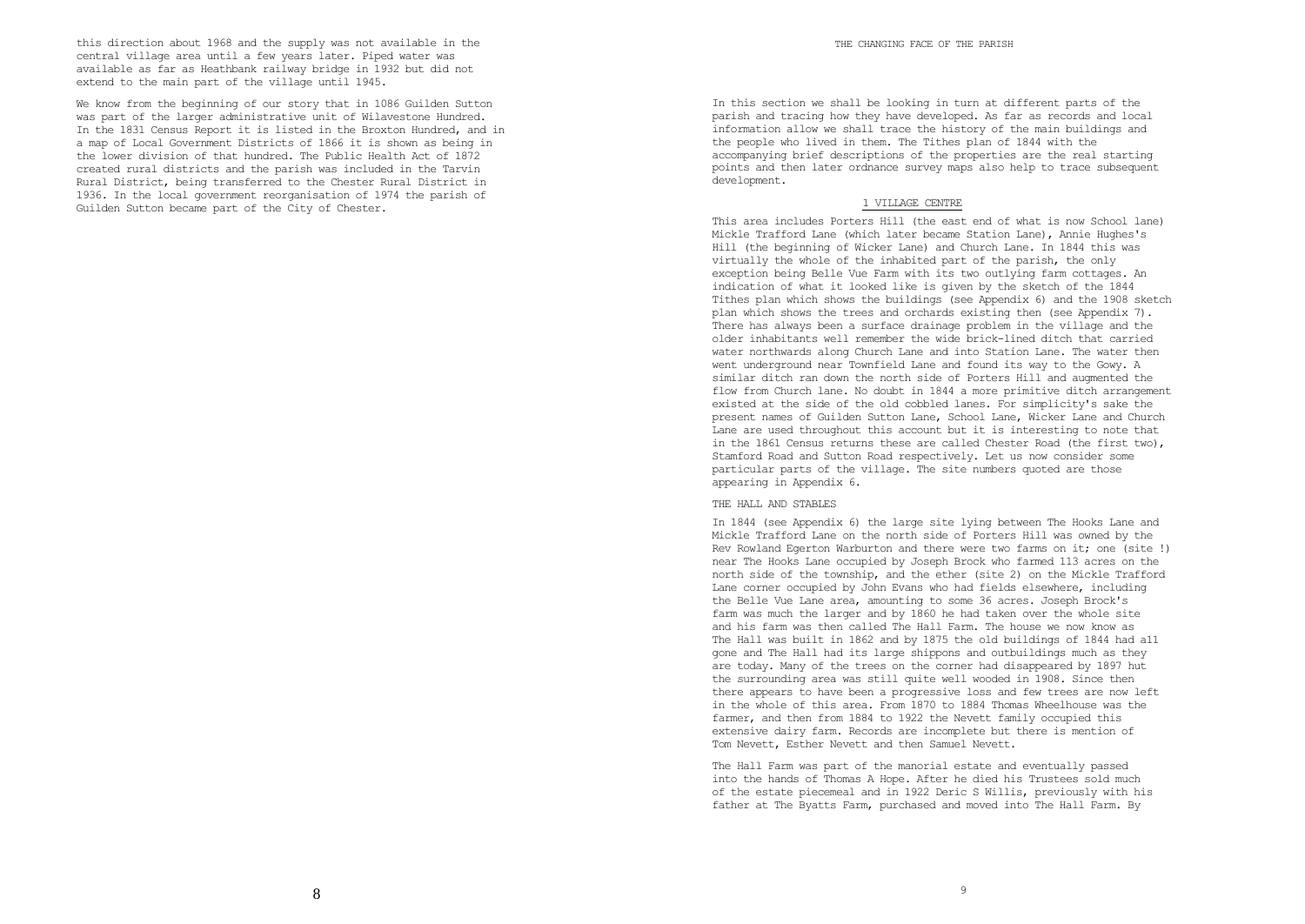1928 he had extended his holding to 180 acres and was one of the principal landowners in the parish. In 1946 Deric Willis sold the farm to Eric Appleton, who ran it as Hall Farm (Estates) Ltd, and retired to Fairlawns in Station Lane. His son, Arthur Willis, took over the nearby Meadow Lea Farm. It was during the early 1950s that there was a serious fire in The Hall shippons and extensive rebuilding was necessary. The dairy farm was sold in 1958 to a Birkenhead Storeowner named John M Sturla. He gradually sold most of the land until by 1971 only The Hall, its large outbuildings and the so-called Backside field remained. The family had more interest in horses than farming and it was then that the previous shippons and large outbuildings became known generally as the stables. This residue of the farm was sold in 1973 to S G Carter who, without using the property, sold it again in 1975 to a Civil Engineering Company who retained the character of the old buildings while converting them into eleven separate houses known collectively as The Hall and Stables The remainder of the Hall site was used for the construction of a new house which retained the Backside field.

Further up the hill beyond The Hooks Lane a wooden bungalow called Treetops was built in 1925. This was recently replaced by a modern structure.

#### THE LODGE

The original house, smaller than it is now, is shown on site 3 of the 1844 tithes plan. Even then it was quite independent of the much larger sites 4 and 4a which became known later as The Old Hall. Site 3 on the south side of Porters Hill was called Heathfield in 1844 and was owned and occupied by John Williams. A dated beam in the house indicates it was built in 1807 and subsequently it was extended at the back and at the west side. Behind the house still stands the original large outbuilding which comprised a coach house, stables, places for a few farm animals, and various store rooms. Early maps show that the land to the west of the house was heavily wooded. The 1871 Census returns tell us that Captain Austin Herbert of the Militia was in occupation then, and subsequent records list Samuel Spencer there in 1874. The west side extension was built in 1875, and it may have been at this time that William Sloane took over because he is listed as being there in 1878 when the name had been changed to The Poplars. In 1888 diaries William Dutton became the owner and made the present drive entrance. At that time the drive continued along between the rear of the house and the large outbuilding, past a kitchen garden, and then through a gate into another drive shared with the adjoining property and running into Porters Hill again. It is evident from old records that Charles Dutton played a full part in village life and was much respected. He died in 1901 at the relatively early age of 44 and was buried in St John's churchyard. Andrew Bird moved into the house and it was he who gave it its present name of The Lodge, but in 1908 it was again sold to Major Gervaise Hewlett who was only in it for a further four years.

Hugh Gaskell Taylor took over the property in 1912 and spent the next 38 years there. He also owned the adjoining field higher up Porters Hill. This period is well remembered by a number of the older residents who speak warmly of the Taylors and the gracious living that went on at The Lodge. Hugh Taylor died in 1950 at the age of 78 and *was* also buried in the village churchyard nearby. He was followed at The Lodge by Hugh Carswell who stayed there until 1978. That part of the site which used to be the old kitchen garden was then sold off separately as another building site.

# THE OLD HALL

The older residents have always looked on this as the main residence in the parish and regarded the occupants, the Smith family, as the local squires, although they never had the status of lord of the manor. Luckily deeds of this site still exist which allow us to trace its history since 1704 and there is no doubting its antiquity as a farm and dwelling house, but it is interesting to note at the outset that in records the farmhouse was never referred to as a manor house and indeed the name The Old Hall was only given to it after 1892. In that sense the name is rather misleading, since The Hall had by that time been in existence just over thirty years.

In 1704 the site comprised a dwelling house, a tenement and land and was owned and occupied by Samuel Woodcock, a yeoman farmer (a gentleman farmer of moderate status). In old parish records there is mention of the death of a Nathaniel Woodcocke in 1599 and of a Raphe and Margaret Woodcocke christening their son Thomas in 1648. There was the death of John Woodcocke in 1658, and after 1670 the family name continued as Woodcock (without the 'e'). When Samuel Woodcock died in 1757 and his son John inherited the farm, it is recorded that in addition to immediate members of the Woodcock family a William Smith of Milton Brook, Barrow, was an executor of the will. This William 3nith died in 1758, and after John Woodcock died in 1764 we find that the son William Smith ultimately took possession of the Guilden Sutton farmstead which also had at least 18 acres of land at that time. A 1777 map suggests that the farmhouse at that time was not on the site of the house shown on the 1844 plan. William Smith died in 1807 and was succeeded by his son Robert Smith.

It was Robert Smith who was listed as the owner and occupier of site 4 in the 1844 Tithes Schedule, and on the plan the house shown at the south end next to the dividing line with site 4a is the one which later became known as Bank House. In addition to the house, site 4 consisted of a yard, stackyard and outbuildings. Robert Smith also owned site 4a described as garden and orchard. Altogether he owned 64 acres in the parish, and in 1850 he was listed as being one of the main landowners. When he died in 1857 one of the executors of his will was Thomas Alexander, another main landowner at this time. The son, another Robert Smith, inherited and continued to be a main landowner until he died at bank House in 1892 at the age of 81. He had acquired a further 12 acres of land in 1876 from Colonel Greaves in the Oaklands area and in 1885 had bought the rear orchard from the Dodd family. He had married Catherine Selina Cathcart, third daughter of the Prebendary of York, and records show that he played a leading role in parish affairs and was also a benefactor in the village. He owned site 5 on the 1844 tithes plan and from this donated the piece of land on which the Methodist Church was built in 1873.

By 1874 Bank House had been enlarged to its ultimate size and in 1885 most of the land of the 1844 site 18 had been incorporated in the grounds so that direct access from Bank House to St John's Church was now available. The house and grounds no longer exist but from Appendix 7 it is possible to see that the main drive to the house ran from Porters Hill and was very close to the minor drive which was nearer the Lodge and served as a common exit for both houses. The whole of Bank House site was above the level of Porters Hill and Church Lane and was enclosed by a brick wall some five feet high. Snail sections of the drive entrances can still be seen on Porters Hill. A little way down Church Lane there was also a small gated entrance with a post-box in the wall at one side. Mrs Smith died in 1887 and was interred in the family tomb in Barrow churchyard, and there is also a wall tablet to her memory in St, John's Church in Guilden Sutton. When Robert Smith died in 1892 he, too, was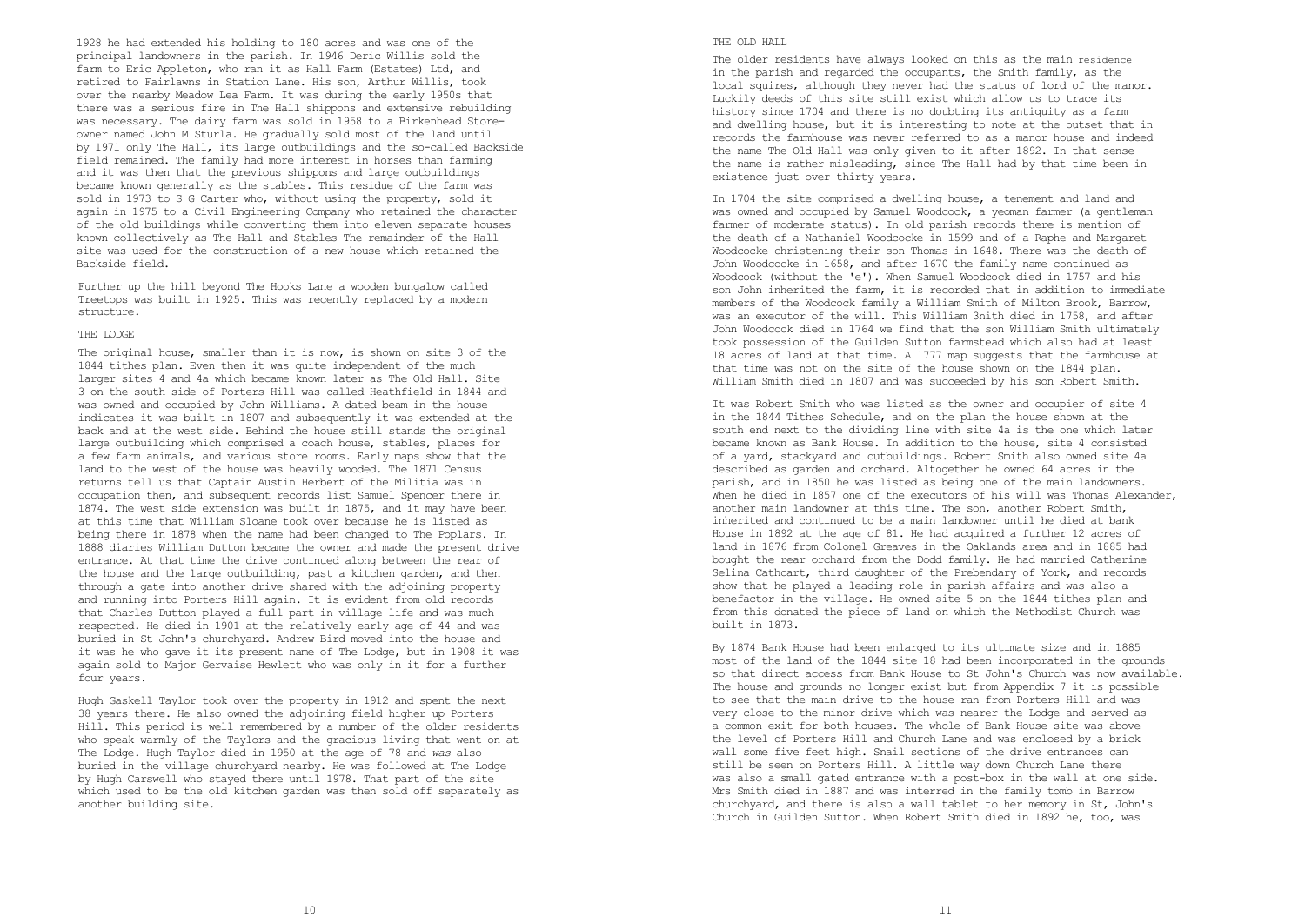buried in the family tomb at Barrow. His four sisters and brother, William, had all died previously.

The son, Robert Cathcart Smith, succeeded his father and was subsequently listed as one of the main landowners and indeed in 1923 he was the principal landowner in the parish. By 1896 the name the Old Hall had superseded that of Bank House and the residence had that Elizabethan styling which was always associated later with its new name. There is no doubt that The Old Hall was a fine-looking building. It had two storeys and was faced to appear as a timber-framed Elizabethan house complete with a small squat tower rising from above the main entrance. There was also an ornamental archway built across the drive so that carriages arriving at the main entrance of the house passed under it. The Cathcart Smiths lived in a style befitting the house with a full complement of servants and gardeners. Many social functions were held at The Old Hall, both of a village and county character. Both Mr and Mrs Smith had a close connection with the Methodist Church nearby. They helped with the building of the schoolroom extension in 1897 and this has an external foundation stone bearing Mrs Cathcart Smith's name. An interior stone dated 1912 bears Robert Cathcart Smith's name and in the Church itself there is a silver communion set in his memory. They had a bitter blow when their son died of wounds in France in 1916 aged 21 but they also had another son and four daughters. Two of the daughters were known recently to be still alive and living in the London area. Robert Cathcart Smith was a very well-known figure in the parish until he died in 1933 at the age of 92. In accordance with his wishes he was buried in the family vault at Barrow and his body was conveyed there on a flat farm-cart pulled by white horses. He had two brothers, Archibald and Lloyd Cathcart Smith, who were also dead by this time.

Mrs Mary Smith stayed at The Old Hall until 1936 when she sold the property to the Sadler family; the house was divided and Herbert Sadler lived in the half still called The Old Hall while Roy Sadler lived in the other half called The Old Hall West. They sold to Colonel Macklin in 1940 who restored it to a single residence and lived there until 1946. He was a popular figure in the village during his stay. The site was then bought by an Irishman called Roddy and by all accounts the property and grounds had fallen into a very dilapidated state when he sold to property developers in 1958. The Old Hall was completely demolished in 1960 and the building of the Old Hall Park bungalows was started. Those near Church Lane were completed in 1963 and the remainder later in 1971.

## METHODIST CHURCH AREA

In 1844 the land bordering the east side of Mickle Trafford Lane and lying between Townfield Lane and Annie Hughes's Hill, site 5, was owned by Robert Smith and was described as Brick Bank Cottage and garden. In the main it appears to have been an orchard site hut the name is interesting evidence of the earlier existence of a brickworks nearby which is first seen on the ordnance survey map of 1874. The Methodist Church (usually referred to as the Chapel) was designed by Mr Rankin and was built in 1873 and the schoolroom at the rear was added in 1897. An extension to the schoolroom was made in 1910. The 1874 map, surveyed a few years earlier before the chapel was built, shows a building at the rear of what became the chapel site. This building remained after the chapel was built, and a record of 1874 exists which describes Robert Williams, a bricklayer, as residing at Chapel House. That this was the original Brick Bank Cottage is revealed by an 1881 list of Robert Smith's property which inadvertently still refers to it by that name. George Wieldard and others are described as the tenants, so it is obvious that Chapel House had by then been divided into two parts to form what were known as Chapel Cottages, each of which had a garden running along to Wicker Lane, in 1910 it is known that a man called Weaver lived in one of them.

One of the Chapel Cottages was occupied by Mrs Margaret Groom for sane 40 years. It is recorded that she was running a small sweet and general stop there in 1923. Her husband had died in 1919 and she herself died in 1941 aged 70. Members of the Colley family also resided here for some time. The Chapel Cottages were demolished about 1965 to make way for a car park behind the chapel.

# HILL FARM AREA

This area includes the farm itself, shown as site 6, and the land to the north of the farm and lying behind site 5.

Hill Farm House is one of the oldest existing buildings in the parish and is believed to have been built about 1716. It has been well looked after and much of the interior is still delightfully preserved in the original style. The long outbuilding formerly comprising the shippons, dairy rooms and barn still exists but it became neglected when farming there ceased in 1960 and the farmhouse became a residence only.

In 1844 the farm was occupied by James Okell and altogether he had about 50 acres in the area. He is mentioned as still being there in records from 1850 to 1890, but in 1892 his daughter Mary Okell is listed as the farmer. She is followed by another daughter Jane Okell in 1902 and by his son George Okell in 1906. After 1930 the name drops out of the records and in 1934 and 1939 James Ellis Dandy, from Park Farm, appears as the farmer at Hill Farm. About 1945 John Hewitt took over the farm and when he died his son Gordon Hewitt continued there for only a short time until 1960. William Dutton of The Byatts then purchased the farm subsequently selling the farmhouse but retaining the old barn and all the land. He later built a bungalow, Tilefields, near to the old barn and into which he moved when he retired from farming. Still more recently the old barn was sold and is in the process of being converted into a dwelling.

The land lying behind site 5 is not mentioned in the 1844 tithes record but it probably also belonged to Robert Smith because in the 1870 records of church rates he is charged for his brick and tile yard and in 1874 and 1878 he is described as a brick and tile maker, and we have already inferred that a brickworks existed on tills site in 1811. We know that three other brickworks existed in the parish but they seem to be of rather later dates. The brickyard entrance was just beside Hill Farm House and the brickfield extended northwards towards Townfield Lane. Robert Williams is recorded as a bricklayer in 1850, and John Lamb as a brick-maker in 1860, and it is possible they were connected with this particular brick and tile works. Shortly after 1890 it had ceased to exist.

By 1872 two rows of cottages were already in existence close to the entrance of the brickworks. A row of three extended down Annie Hughes's Lane and the other row of two pointed towards the brickfield. These were brick-built and were known as Tile Bank Cottages, and remained there until 1972 when they were demolished to make way for the modern houses now existing on the north side of this part of Wicker Lane. There is evidence from the 1861 Census returns that two families lived in Annie Hughes's lane in addition to the Okell family at Hill Farm. One was that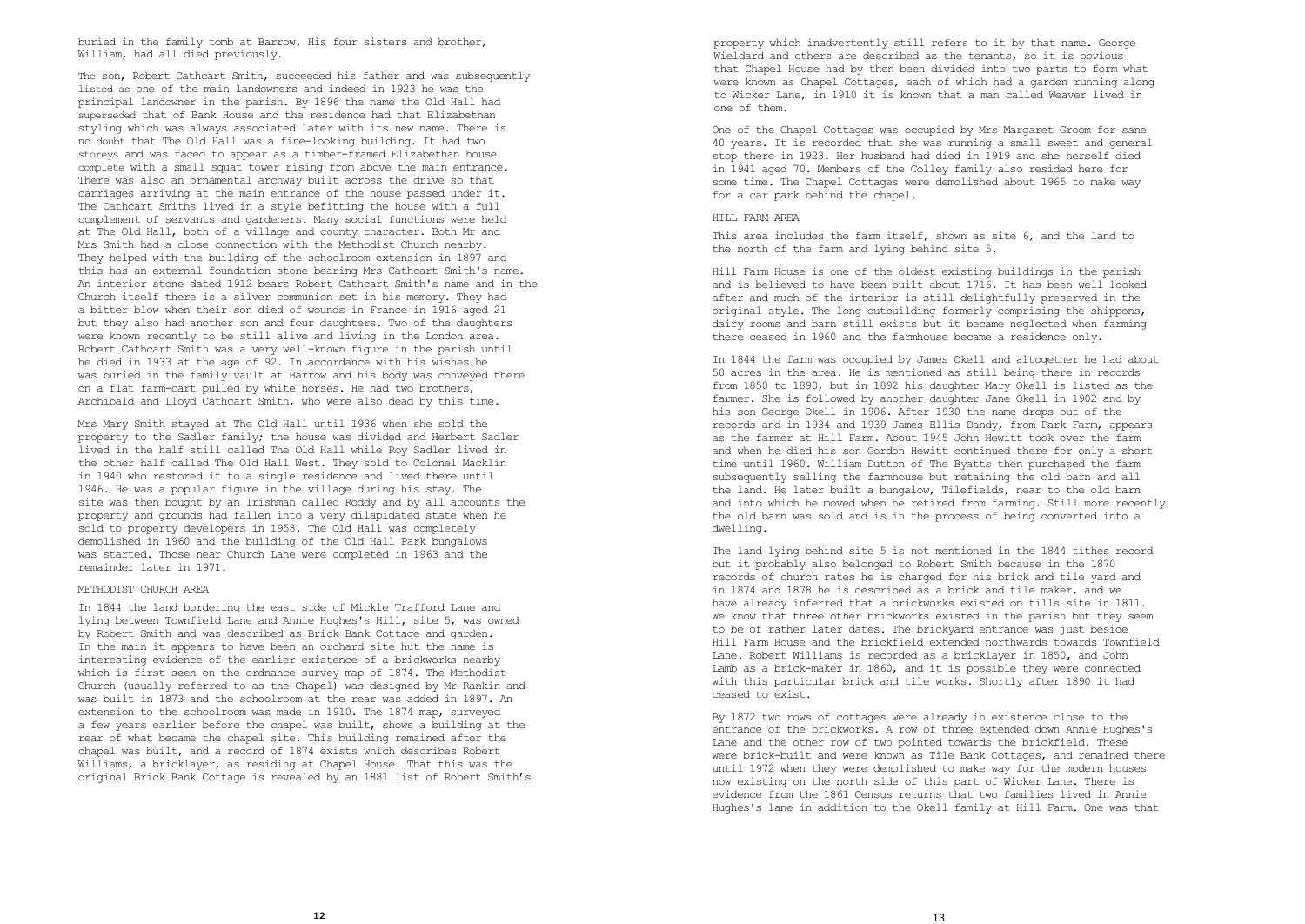of Edward Crimes, a farm worker, whose wife Harriet died in 1877 aged 43, The other family was that of George Nield, the village blacksmith, who was then aged 53 and had two sons Ernest and Thomas. From other records it is apparent that he operated his smithy from before 1850 until after 1878. The 1870 records of church rates show that Robert Smith paid for the ownership of a house and smithy as well as for a brick and tile yard. All the evidence, therefore, points to the village smithy for at least 30 years in the 19th century being sited near to Hill Farm and the brick and tile works. An older resident who spent his childhood in the two-house row of Tile Bank Cottages recalls clearly how these were older renovated cottages from the former smithy site. Old cobbled paving has also been found in this area about five feet below the present soil level.

## THE VICARAGE AREA

There were no houses along the stretch of Wicker Lane from Hill Farm to Cinder Lane until 1888. The large structure shown beside the pond on the 1844 plan must have been a barn or outbuilding of some kind.

It proved very difficult getting any evidence of the whereabouts of a parsonage in the village, prior to the existing vicarage being built on Wicker Lane in 1888, despite references to this effect. The Rev Clarke in his account quotes from a report of 1804 stating that "there was no parsonage house fit for a parson to live in; there was an old house, nearly in ruins, belonging to the church but which housed two poor families". He mentions that the parish did not have a resident priest after 1831 until the appointment of the Rev David Turner in 1886. Old Cheshire directories for 1850 and 1860 make reference to the parsonage being a small thatched cottage near the church, and possibly this was the same place which had been in such a wretched condition in 1804, but its likely location remained a mystery until a two-line entry found in a much-worn copy of an 1878 Cheshire directory made everything clear. This explained that the old thatched parsonage had been renovated and enlarged and was now in use as the village school. So for many vears the old parsonage had stood in Church Lane immediately in front of the church. Indeed it is the small building shown in that position in Appendix 6. Since William Hughes is recorded as being a schoolmaster in the 1861 Census returns it is probable that some kind of school was in being before the conversion of the parsonage.

We know from old church records, however, that Thomas A Hope, lord of the manor, gave a slice of his land (part of Church Farm occupied by Peter Hughes) for the building of a new vicarage and the house was constructed in 1888 with its entrance on Wicker Lane. At some later date the vicarage gained a further plot of land on Wicker Lane from Church Farm to give the grounds their present shape.

Two wooden bungalows were next built on the east side of Wicker Lane and apparently date back to 1918, and one of them has recently been reconstructed in brick. Modern bungalows were subsequently built on either side of the vicarage and the development of this side of Wicker lane was completed when the Byatts Park houses were built in 1976.

#### THE FREEZER CENTRE

Situated on the corner site between Church Lane and Wicker Lane and near the heart of the old village, it is not surprising this site has quite a history behind it. In 1844 on site 7 there was a farmstead here situated in a large orchard. It was owned and occupied by Thomas Hughes who, in 1851 had 23 acres of land but added extensive holdings

in the parish and by 1860 was listed as one of the main landowners. He died very soon afterwards and the 1861 Census return shows that the eldest son Amos was managing the farm with his brothers James, Thomas, Joseph and John residing with him. By 1871 Amos was operating the farm on his own and in 1881 was listed as the tenant of 36 acres of land belonging to Robert Smith where Oaklands is now situated. His brother Thomas had a farm of his own in the Church Lane area, the exact site not being known, but he died in 1888 at the age of 45. Amos died in 1901 aged 63. It was then that the farm was occupied by Ralph Weaver who in 1871 had been living in one of the Hill Cottages. He died in 1913 aged 69 and his wife Margaret in 1923. The farm continued to be occupied by the Weaver family until 1938.

It is apparent from maps of different dates that by 1888 the farmstead had been considerably enlarged and the site was then known as Ash Bank. The farmhouse was larger and outbuildings adjoined it to the south bringing the farmstead close to the new vicarage boundary. There is no doubt that the house is the existing one named Cherry Bank and that the older part of the Freezer Centre was built around the farm outbuildings. Older residents tell of the farmhouse being used temporarily to house the vicar and this may have been the short period 1886-1888 when the Rev David Turner was waiting for his new vicarage to be built.

In 1938 David Hughes bought the property. He already had a butcher's business in Chester and at first continued to use the land for cattle farming. Starting from 1939 he built up the first registered tuberculin tested Guernsey herd in this country. It was in 1954 that he developed a meat factory on the site and went into the meat contracting business in a major way, the cold storage facilities being a necessary adjunct to this. The Freezer Centre was then developed on a commercial scale and first appears in its present form in 1961.

## CHURCH FARM AREA

It is difficult to see from the 1844 tithes plan how the present Church Farm developed from the buildings then shown, but it seems likely that site 9 was the nucleus of the glebe land which was part of the church living and would naturally be known as Church Farm. The description of the site fitted in with its use as a farm and it was owned by the Rev Rowland Egerton Warburton, who was then the lay holder of the church living. The occupier at this time was William Roberts and he farmed about 110 acres in the parish. In 1844 Egerton Warburton also held the manorial estates and site 8 belonged to him. From its description this was a small-holding and was occupied by Robert Bentley who farmed about 30 acres. We know that by 1886 this site had been incorporated into Church Farm which was then owned by Thomas A Hope. Site 10 was also some kind of small-holding but was owned by the Mainwaring Trustees and occupied by William Wilson who in 1850 was known as a farmer using fields near the Gowy to the extent of some 40 acres.

Roberts continued to be at Church Farm until about 1855 when he was succeeded by Peter Hughes, already mentioned fop his work as churchwarden and parish clerk. The Census return for 1861 shows that Peter Hughes was then 46, his wife Anne was 44, and they had five sons between the ages of 22 and 3, Arthur and Joseph being the youngest. Peter Hughes is listed as owning Church Farm in 1890. From about 1893 George Nevett, brother of Samuel Nevett at The Hall Farm, held Church Farm and then in 1898 George Jennings took it over. The 1888 architect's drawing for the new vicarage shows the main part of Church Farm as a large continuous structure, and it was just before George Jennings took over that a gale destroyed the portion linking the long barn with the farmhouse. The arrangement of the buildings as shown on the 1908 plan (Appendix 7)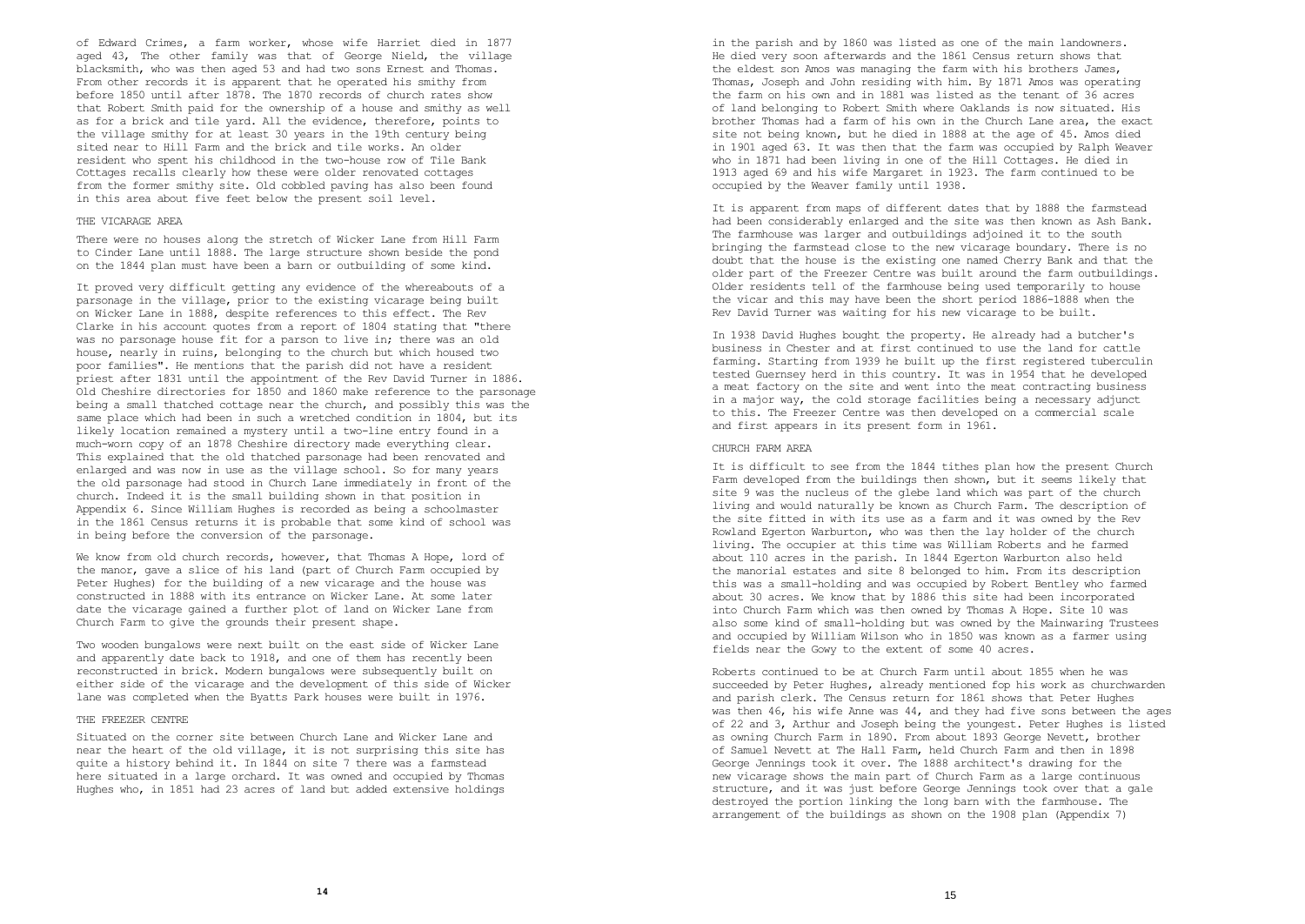is much how they exist at the present time. George Jennings died in 1913 at the age of 87 and was succeeded by his daughter and son-in-law, the Browns, and after her husband died in 1964 Mrs E N Brown continued to live at the farmhouse. She has lived at Church Farm for over 80 years and is a much-loved local figure. In 1976 much of the land belonging to Church Farm went in the building of Vicarage Close and one of the new houses on Wicker Lane.

On the 1844 plan is shown site 11, described as two dwellings and gardens. At that time they were owned by William Johnson and occupied by Edward Rowlands and Richard Little. They seem to be the two existing brick houses now called Primrose Hill and Frogmore. Alfred Eddowes, another old inhabitant of the village, lives in Primrose Hill and has been there about 75 years. For part of this time his neighbour in Frogmore was Albert Hughes, son of Joseph Hughes who operated a farmstead in this area before retiring to Hill Crest. Albert Hughes ran a smallholding on land around his house and when he died in 1934 at the age of 49 his wife continued to live there.

On the north side of Cinder Lane where it reaches the high ground is the wooden bungalow called Hill Crest and which dates back to 1919. It was built by Joseph Hughes, son of Peter Hughes of Church Farm, on the edge of his farmstead off Church Lane for his own retirement, latterly it has been occupied by Tom Parker and then his son Tony Parker, relatives of the Parkers of Hill View Farm. The house now stands rather isolated among the new houses of Byatts Park.

#### THE CHURCH AREA

We have already seen how St John the Baptist Church was built about 1105 when the Bishop of Lichfield and Coventry was lord of the manor of Guilden Sutton. It suffered severe storm damage in 1802 and it is recorded that the church was re-built on the pre-Reformation site by Sir John Stanley. This wording itself seems to imply that the church had been sited elsewhere in the interim period, and many older residents seem to think that prior to this rebuilding after 1802 the church had been situated on the east side of Church Lane, but a diligent search has failed to find any supporting evidence for this. In fact a map in Burdett's book of 1777 shows the church quite clearly in its present position. This rumour, therefore, must go into the same category as the persistent belief that during the Civil Wars of the 17th century the Cathedral plate was buried in the churchyard for safety and never recovered. More restoration work was required on the fabric of the church in 1890, but the church as we see it today is essentially the structure of the post-1802 re-building.

The site, of course, must be by far the oldest identifiable one in the parish. It is shown on the 1844 plan of Appendix 6 as occupying a corner of site 17 which was a field called Hill Yards belonging to Church Farm. By 1897 the church was in its own grounds with additional land for burial us as shown in Appendix 7. On the 1844 plan there is a small building shown in front of the church and this was the old thatched parsonage which about 1870 became the church national school (see The Vicarage Area). It was entered direct from Church Lane and as a school was probably just a single room. The 1874 ordnance survey map and the 1888 architect's drawing for the new vicarage both clearly show the school with adjacent buildings on Church Lane. Eventually a new school was built on Guilden Sutton Lane in 1891 on a site presented by Thomas A Hope. The old school was then demolished and its site was filled in and a new retaining brick wall built to give the front of the churchyard the unified appearance it has today.

It also allowed the Lane to be widened at this point. Cathedral records of this work include a side-view sketch of the school shaving its old timber framed exterior. The one thing to add to the comprehensive description of the church given by the Rev Clarke is the addition pi a new west window in 1981. This depicts the baptism of Jesus by John the Baptist portrayed in a local Gowy meadow setting and was a gift from the Kneale family of The Wood in School Lane on leaving the parish.

At the south end of the Hill Yards field, a temporary church hall (then called the church room) was built in 1916 close to Church lane. The site was purchased by the church in 1920. Temporary has come to mean quite a long time, and after very recent renovation the hall is still in regular use. Two semi-detached houses were built in the space between the church and church hall about 1950, and more recently a detached house was built behind them with an access drive alongside the church.

# THE CAR PARK AREA

The land lying between The Old Hall gardens and the church has seen a number of changes since 1844. At that time it comprised sites 18 and 19 on the tithes plan. Both sites were owned by Mary Dodd and each consisted of a house with substantial wooded gardens. Mary Dodd lived on site 18 and her house was set back from Church lane with an access path through the garden of site 19. The house on the latter site was rented out to four tenants, one of whom in 1844 was Samuel Ackerlev. He died in 1849 and his wife Sarah in 1877. Mary Dodd's house was a threestorey timber-framed building with an infill of wattle and daub and inside there was extensive oak panelling. It was believed to be over 300 years old at that time. It had a thatched roof in 1844 although much later photographs show it with a tiled roof. It is likely that the tenement house was similar. By 1872 three brick built cottages had been erected between the old school and the tenement house, and there was a yard and outbuildings in the garden in front of Mary Dodd's house. In 1885 the large rear garden of site 18 had been incorporated in The Old Hall grounds. Mary Dodd had died in 1849 at the age of 75 and her son George Dodd, listed as a farmer, was now occupying what was obviously a small-holding. In the Census returns he describes himself as a farmer in 1861 and as a market gardener in 1871, and at this latter date he is listed as being married with a son, Richard, aged 26. In 1883 George and Richard Dodd jointly sold the site to Samuel Roberts who in turn sold it to a Mrs Swineley in 1891.

By 1888 the tenement house had gone, but it must have been shortly afterwards that a further three larger houses were added to the previous three and it was these six houses that are remembered as Church Cottages. There was a row of out-houses behind and a well in the north-west corner. By now, of course, these out-houses and the Dodd's old house were close against The Old Hall boundary. By 1891 Mrs Swineley also owned the Church Cottages site.

The next thing we know is that in 1928 the small-holding was occupied by James Colley. He had tracts of land in the parish for pasture and vegetable growing and his hay-stack in the yard on Church Lane was quite a local landmark. The Colley family continued to live in the old house and there are records of the deaths there of Margaret Colley in 1936, John Colley in 1946 and Mrs Beckett.

The small-holding was eventually sold to William Dutton of The Byatts in 1954. He retained the tracts of land belonging to the small-holding but the empty house was so badly damaged from neglect and vandalism that it was demolished and the whole site cleared and given to the parish council to be used as a village amenity. Nothing was done with it, however, until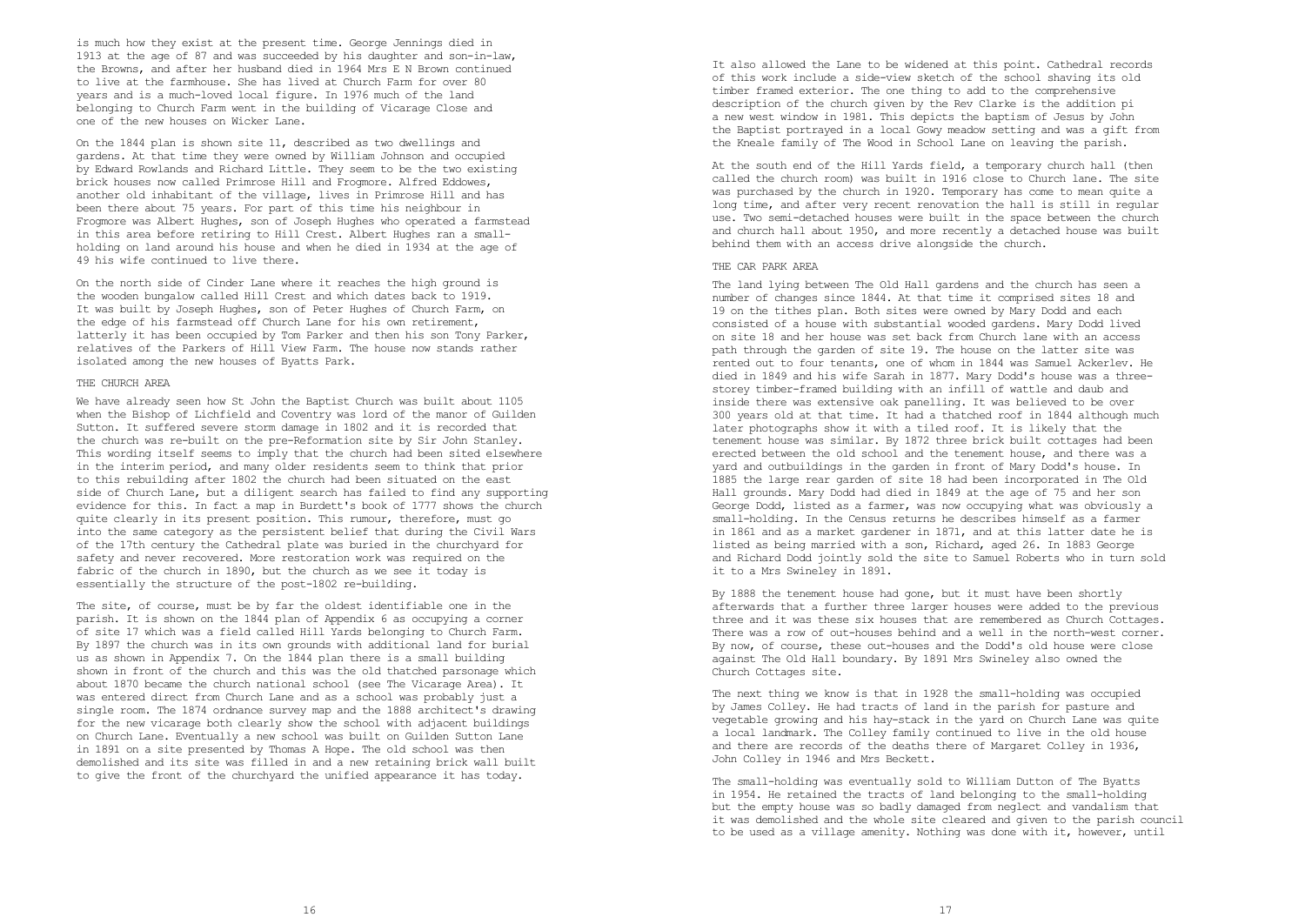Church Cottages were demolished in 1960 and that site was-purchased by Peter and Patricia Hughes. They had both sites surfaced as a car park, retaining the south end for business use.

Mention might be made here of the existence of sections of underground tunnelling in this area. When The Old Hall site was being cleared in 1960 a snail section of brick tunnel was exposed which appeared to be heading towards the church. On the higher ground behind the old Church Cottages a vertical shaft existed which was used for the disposal of rubbish by the residents. This seemed to have inexhaustible capacity and it was popularly believed to lead to a tunnel formerly connecting The Old Hall and the church.

#### FOOT OF THE HILL.

This is the small area just south of the church hall where the footpath from Oak lands comes into Church lane. It is an old original part of the village, although the houses have been extended and modernised to keep pace with modern living standards. A group of three dwellings is shown on sites 15 and 16. The middle house, end on to Church Lane, was originally a small-holding with a field extending up the hillside and dates back to about 1780. In 1844 it was owned by farmer Robert Bentley and occupied by Isaac Thomson. It was listed as being occupied by James Thomason in 1870. There was a pig-sty on the corner of Church Lane and a shippon on the other end of the house. In the 1920s a boot and shoe repairer living there added a shop to the house and also extended it at the back while retaining just a small garden going up the hill. Morris Facer took over the house and shop in 1928 and extended the house lengthways over the site of the old shippon. The shop was then run as a general store. Morris Facer died in 1951 but his widow Mrs Lydia Facer still carries on as the well-known village storekeeper.

Just north of the store and facing on to Church Lane is another building of the same age which for as long as anyone remembers has been two adjoining cottages. They have been occupied by a number of local families, including that of Ernest Nield, son of George Nield who was the village blacksmith during the period 1850-1880. Ernest Nield died in 1970 at the age of 90. For many years up to 1924 these cottages were tied cottages belonging to a Mickle Trafford farmer. Since then they have been privately owned and modernised and are now called Foot of the Hill and Croft Cottage. The land behind these three houses has changed possession several times during their two-hundred year history, but now largely belongs to Foot of the Hill. On the south side of the footpath to Oaklands is the third old building, now called the Bungalow. In 1844 it was owned by Rowland Egerton Warburton and occupied by Levi Jenkins who was still there in 1871. Later The Bungalow was occupied by Ted Jenkins and then Jim Blythe from Holly House. It was the latter who built the adjoining house, The Cottage, about 1930 and moved into it.

## THE BIRD IN HAND

This is shown as site 12 and the site itself has remained unchanged since 1844. The inn must have experienced many changes, however, since it is believed to date back to 1500. Unfortunately no records before 1950 have survived. In 1844 it was owned and occupied by Henry Fryer and we also know that before him John Hughes, the churchwarden and parish clerk, was publican there. A list of many of the licensees since 1815 is given in Appendix 3. There is talk of the inn being an old Elizabethan-type building with a thatched roof towards the end of the 19th century, but shortly afterwards it was burned down and had to be completely rebuilt.

Perhaps it is only a strange coincidence that during the period 1896 to 1906 the village shopkeeper is also recorded as being a beer retailer. Use present building is the result of several renovations, there being a major one in 1960.

# HILL COTTAGES

This is site 13 on the 1844 tithes plan and lies on the high land immediately south of the Bird in Hand. It was described as house and garden, buildings and yard and was obviously a farmstead at that time. It was owned by Richard Amery's Trustees and occupied by William Roberts, and since he was also the occupier of Church Farm this must have been an off-shoot of the main farm.

In 1874 the buildings on this site appear to have a similar configuration to those of 1844, although the main one now appears to consist of a number of separate sections. The belief that these are Hill Cottages is strengthened by the same appearance in 1908 (see Appendix 7). The 1908 plan also shows a snail additional block further to the east which may be the site of the two tied cottages built later for Byatts House Farm. Further evidence from the 1871 Census returns shows that Ralph Weaver lived here at that time, so this dates back Hill Cottages to at least 1871. Many Guilden Sutton families lived at some time in these Hill Cottages before they were demolished in 1966. It was not until 1979 that the area was covered by houses of Byatts Park.

### THE MOUNT FARM

In 1844 at the south end of Church Lane a snail brick-built farmstead existed on site 14. The site extended to where the lane became a bridle path leading to Tarvin Road. It was owned by Richard Amery's Trustees and occupied by Robert Williams who, in 1850 and 1860 records and the 1861 Census returns, was described as a farmer and a part-time bricklayer. He was still there as a widower in 1871, then aged 66, and presumably it is the same man who in 1874 died in Chapel House (see Methodist Church Area). The farmhouse was quite a small square-shaped building of brick standing in a clearing at the side of the lane, and it is interesting to note that before 1873, when the Methodist Church was built, local Methodists met there and it was known as the preaching house.

In 1907 the farmstead was occupied by Henry Jenkins, a younger relative of Levi Jenkins who lived at The Bungalow, and by 1928 he had about 50 acres of land. The farmstead remained a small place, however, and there are memories of it selling milk and potatoes and of Henry Jenkins taking a cart around the village selling his vegetables. He died at the Mount Farm in 1943 aged 83, and it was then that Ernest Groan and his wife took over the place. They stayed only a relatively short time before they retired. Private houses gradually took over the site; The Hollows was built at the south end about 1946, then the farmhouse was demolished about 1965 and two more houses built, and a further house was added more recently.

# 2 WICKER LANE

This section deals with the Wicker lane area beyond Cinder Lane and Byatts Park. The 1844 tithes schedule makes no reference to any buildings in this area but does mention the fields of Wicker Croft and Wicker Meadow. In his 1972 book on place names Hodgson refers to the Chester Corporation records of 1665 that mention Wicker Meadow, and he claims that the word Wicker probably goes back to the name Witaker which is to be found in the Cottonian Manuscripts of about 1200.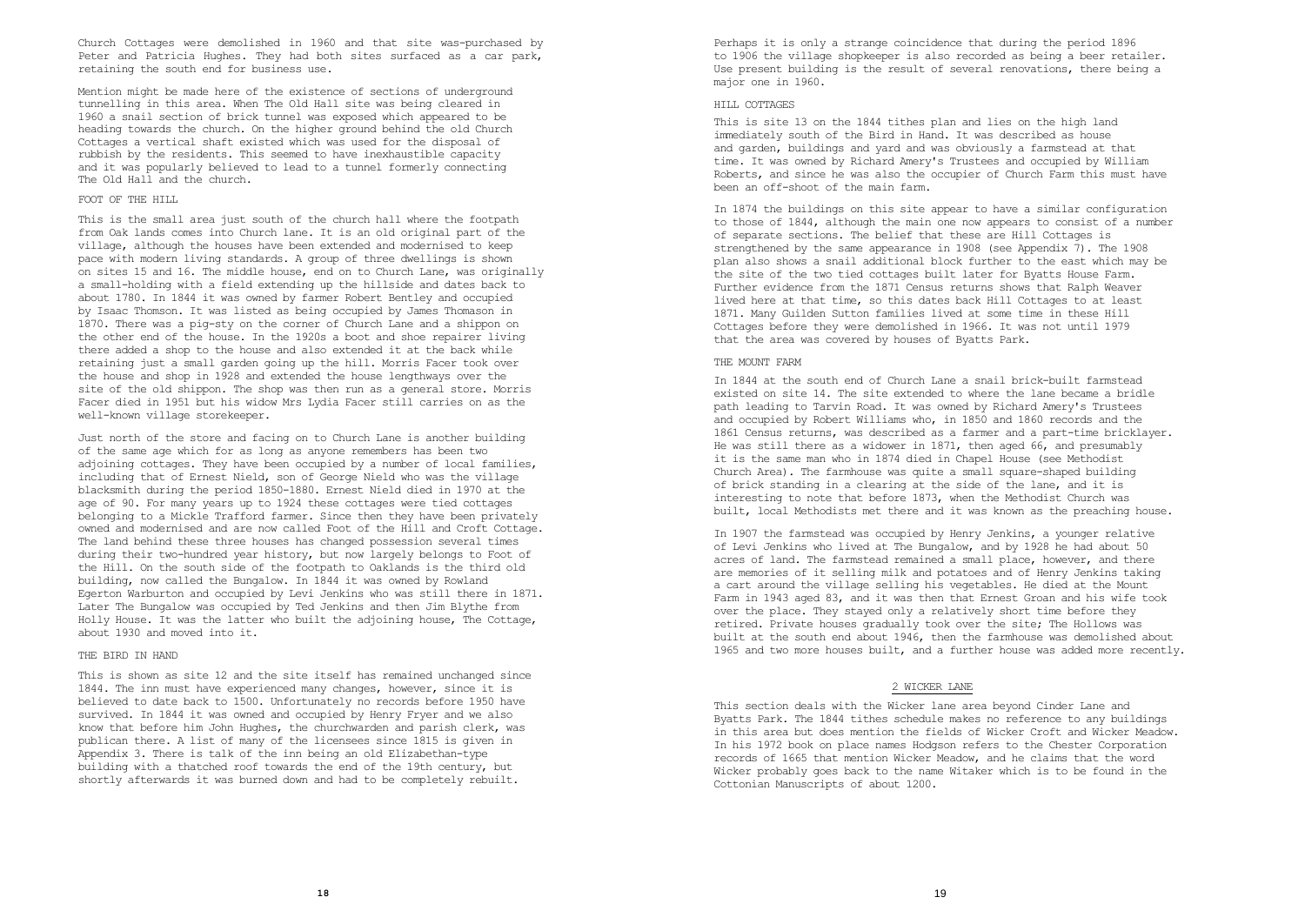Within living memory Wicker Lane was cobbled throughout its length from Church Lane to Tarvin Road and for most of the way there was a deep ditch on the west side for drainage purposes.

## THE BYATTS

THis name appears in the 1844 tithes schedule but only as a field (see Appendix 4). The farm is first seen on an 1875 map with the name Byattshouse Farm, but there is other evidence indicating that it was started in 1856 by John Mounfield from Norley which means it is now 125 years old. According to Dodgson the name Byatts is derived from an old English word 'biat' meaning to begat and indicating a notable acquisition. In this context it undoubtedly means very good, profitable land. John Mounfield with his family of five sons and one daughter was still at the farm in 1878, but until 1905 there is no certainty of who else might have fanned here. We know that a Priscilla Wright died at Byattshouse Farm in 1891 and this may indicate that Thomas Wright, known to be a farmer somewhere in Guilden Sutton, was here for a time. It is also possible that a man called Hassall was a farm bailiff here for a period, but the next firm evidence is that a son of the owner of Hoole House had the farm in 1905 and stayed for only a few years. From 1909 to 1922 it was farmed by John H Willis helped latterly by his son Deric S Willis. During this period the farm appears on maps as Byatts House Farm. John Willis retired to Greenfield where he died in 1931 aged 76.

William Button bought the farm in 1922 and had expanded it to over 150 acres by 1928, from which date he was listed as one of the main landowners of the parish. By now the farm appears on maps as simply The Byatts. William Dutton played a prominent part in local government and a tribute to him and his wife took the form of a stone seat erected at the foot of Porters Hill after his death in 1980. The farm continues in the ownership of the Dutton family.

#### **HIGHFIELD**

It would appear from maps of the period that a house called The Hoole was built about 1902 near to Byattshouse Farm. It was a few years later, about 1908, when Edwin Anderton took possession of the house and operated as a market gardener there. He was the second son of Thomas Anderton who had a cottage in this area in 1871. His first wife died in 1914, but he remarried, then died himself in 1920 aged 58. His widow, Mrs Edith Anderton, continued to live at The Hoole (shortly afterwards renamed Highfield) with her two daughters and son and died there in 1962 aged 79. She was pre-deceased at Highfield by her daughter Mabel who died in 1946. Having lived at Highfield for over 40 years Mrs Anderton and her family were well-known and respected in the parish. Her remaining son and daughter, William Thcmas Anderton and Edith Marjory Anderton, died more recently in 1975 and 1980 respectively, but surviving members of both Anderton families still live in the area.

### WICKER HOUSE

It was towards the end of 1898 when Arthur Hughes, described as a builder of Guilden Sutton, purchased a rectangular plot of land of about threequarters of an acre bordering Wicker Lane from Robert Cathcart Smith. This was adjacent to the strip of land in Hoole Field that was subsequently sold for the building of The Gables. Arthur Hughes was the youngest son of Peter Hughes of Church Farm and seems to have developed his property repairing business in Hoole. We have already referred to his brother •Joseph who had been living in Dunham Hill and had returned to a smallholding off Church lane (see Church Farm Area). It is said that on his newly acquired land Arthur Hughes built the original Wicker House and

outbuildings with his own hands, even making the bricks himself from nearby clay and sand pits. He was married to Mary Alice Dodd and together they brought up their family of four sons and a daughter. Arthur Hughes died in 1906 at the relatively early age of 49.

Mary Alice Hughes extended the smallholding activities and in 1920 purchased a further strip of land further along Wicker Lane where The Woodlands was subsequently built and also Wicker Meadow on the other side of Wicker Lane. The eldest son, Thcmas, was trained as a skilled carpenter and stayed on at Wicker House, eventually taking over the property repair business on the death of his father and later still the running of the smallholding with the help of his wife, formerly Ethel Gregory. Wilfred also helped with the smallholding until in 1925 another farmstead, The Woodlands, was built for him and his wife, formerly Ethel Turner. The third son Alfred drove a delivery van for Browns of Chester, and the remaining son, Arthur, became an engine driver living at Urmston. The daughter became a Mrs West.

Mary Alice Hughes far outlived her husband, dying at Wicker House in 1950 aged 88. When the son Thomas Hughes died in 1970 aged 80, Wicker House was bought by property developers who virtually rebuilt and extended it as a private residence. The Jude family lived there until recently. A small matter of interest is that Wicker House was used as a trigonometrical point for making ordnance map surveys.

### THE GABLES

The building of what was originally called Gable House started in 1903 and considerable difficulty arose before this large house was completed and occupied. It was in 1903 that Robert Cathcart Smith sold a strip of land in Hoole Field with a frontage on Wicker Lane to a master plumber. He failed financially and the land and unfinished house were bought by a Chester accountant who died within a year and the property fell into the hands of a Chester Bank. It was not until 1908 that the house was completed and occupied by Mr and Mrs John Gray. After only four years the property was sold in 1912 to John Vernon, a Chester builder, who further improved it with a view to his own occupation. Plans changed, however, and after rented occupation by Richard S Linnell the house was sold in 1920 to Robert Griffiths, a Chester corn merchant, who also bought a small neighbouring field from Mrs Edith Anderton of The Hoole. The Griffiths stayed for fifteen years at The Gables, as the house was renamed, and their time there is well remembered by older residents. The coach-house, harness room and stables were evidence of an elegant way of life.

The Gables then had another unfortunate period. It was sold to Edward Knowles who, within a year, resold it in 1935 to the Percy Capner family. The house stood empty for most of the war period, suffered some damage and deteriorated quite badly. In 1948, however, it was extensively renovated and extended and in 1951 sold by the Capners to the Oldhams. Alec Oldham was a police inspector and Mrs Oldham was interested in Alsatian dogs and ran a kennels business. A series of short stays followed; in 1954 Godfrey Houghton and his daughter Mrs Carr lived there, followed in 1958 by Captain R L Jordan. The latter sold in 1960 to Mrs Marjorie Saunders who lived at The Gables with her son. After her death in 1970, the son has continued to live there.

# THE WOODLANDS

This was a small farmstead built in 1925 by Thomas Hughes on land belonging to Wicker House for his brother Wilfred. From here Wilfred Hughes and his wife operated a milk round and sold dairy products until 1958, since when the property has been used as a private residence. It may be noted that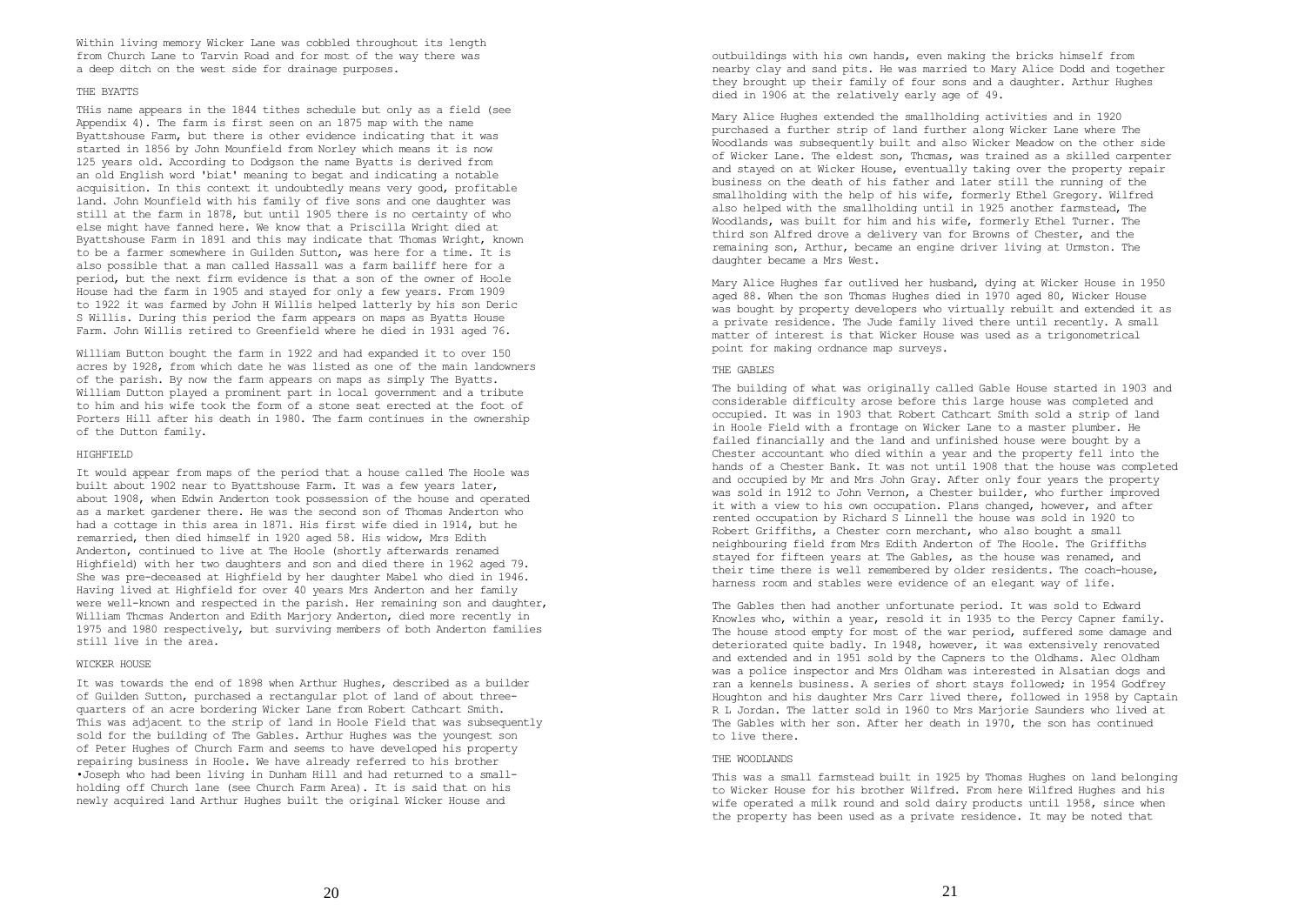it was Wilfred Hughes and his wife's sister, Jean Turner, who had the two semi-detached houses built a little further along Wicker Lane towards Tarvin Road. Miss Turner lived in Hill Crest and Mrs Lea in The Spinney.

## HILL VIEW FARM

The story of this farm was difficult to unravel because, although this is ancient farmland, the farmhouse is of quite recent origin and in fact takes its name from one of the two semi-detached houses on the opposite side of Wicker Lane. It can be imagined how misleading early records proved to be. The land in this area belonged for many years to Stamford Heath Farm on Tarvin Road and outside the Guilden Sutton boundary. This farm, its land and the two semi-detached houses on Wicker Lane became part of the large Thomas A Hope estate which the Trustees were disposing of piecemeal in 1921. The two houses were sold to Owen Lloyd who lived in the one called Hill View and rented out the other, but the farm and its land remained unsold until it was bought in 1922 by Thomas B Parker, a master butcher from Rossett. Mr and Mrs Parker resided at Stamford Heath Farm with their family of three sons (Thomas, Arthur and Alan) and three daughters, the business being registered as T B Parker and Sons.

In 1938 T B Parker sold the farmhouse to Vicars Cross Golf Club which used it as the club house until 1965 when a new one was built. The farm buildings were then demolished except for one long outbuilding which still retrains on the site. The Parkers continued to use the land in Wicker lane for the grazing of sheep and cattle, but in 1940 it was decided that the land should be managed by Arthur Parker and his wife. They went to live in Woodside, one of the two semi-detached houses, and built shippons and other outbuildings on their own land opposite. They bought both Woodside and Hill View in 1945 and moved into Hill View themselves, selling Woodside to the Pritchards in 1946. Arthur Parker then bought out his brothers and moved into the newly built Hill View Farm house in 1947, selling the semidetached house to Tom Lea. who renamed it Greywalls. The latter house was later successively occupied by Captain Stonestreet, Mrs Widdowes and then the Griffiths in 1968. During this time its name was changed again to Heather Cottage. Since her husband's death, Mrs Parker and her son have continued to run the farm.

### **3 GUILLEN SUTTON IANE**

## SCHOOL AREA

The new Church Primary School was built in 1891 on two roods of land in Far Brick Kiln Field presented by Thomas A Hope and with financial aid from Lord Stanley and prominent landowners. It was built to take 110 children but soon proved too small and an extension was added in 1904**.** To keep pace with the increasing population temporary classrooms have since been added.

Both sides of the opposite corner with Belle Vue Lane have older histories. A little east of the corner are two adjoining cottages, The Croft and Ivy Cottage. They are now much modernised but in the small front garden of The Croft there is still an old hand-pump for obtaining well water. Maps show that the cottages certainly date back to 1875**,** but there is some reason to believe they might date back a little further. Records tell us that Samuel Thomas lived in this vicinity in 1861 and 1870 and that William Thomas died at The Croft in 1929 at the age of 63**.** He was followed by Charles Gordon Horswill, a property repairer, who in 1939 went to live in a bungalow in Belle Vue Lane and died there in 1952 aged 56**.** In 1920 William Paddy was operating a smithy at Ivy Cottage, dying there in 1946 at the age of **77.** We know that George Nield was the village blacksmith

in the period 1850-1880 and it is tempting to believe that Ivy Cottage was the site of the smithy for some 100 years, but all the evidence points to George Nield's smithy being elsewhere in the village (see Hill Farm Area).

Before these two cottages were modernised there was evidence of smallholdings at the rear and by 1899 each had large plots of land extending back towards where Middle Croft now provides an entry into Oaklands. Prior to 1897 maps showed the existence of a Rose Cottage lying behind The Croft and Ivy Cottage, but the only information about this house that can be traced is that in 1871 Edward Doughty, a locksmith from Wolverhampton, lived here with his wife Elizabeth and their two children together with an uncle and two adopted children. The uncle, William Hodgkinson, died later in 1871 aged 75**.** By 1874 the son Richard Doughty was listed as the occupier under the heading of gentry, and his mother died at Rose Cottage in 1876 aged 47**.** Richard himself died in 1913 aged 51 and his wife Margaret in 1924 aged 59**,** but where is not known.

Occupying the large field on the west corner of Guilden Sutton Lane and Belle Vue Lane there used to be a brickworks. The kilns, clay pit and brickfield are clearly marked on an 1876 map which would, of course, have been surveyed earlier. It is known that in 1861 John Swindley lived in this vicinity and was described as a farmer and tile maker, so he may well have been connected with this brickworks. The same applies to James Lamb who, in 1871**,** was described as a brick maker. The brickworks must have been closed soon afterwards because by 1876 there were two semi-detached houses facing where the new school was subsequently built. These are the existing Post Office Cottage and Post Cottage, the latter being for many years the local sub-post office. George Grindley was the sub-postmaster in 1910 and he died there in 1950**,** aged 80**.** Other members of the family living there were Mary Jane Grindley who died in 1936 and Doris Grindley who died in 1949**.** The adjoining house has been occupied for many years by the Thomason family.

On the corner itself was The Square which dates back to about the same time, 1876**.** This consisted of ten cottages and a row of outhouses forming a square. Four cottages faced Guilden Sutton lane, then the entrance to the inside of the square and two cottages faced Belle Vue Lane, and the other four cottages faced south looking down the field at the side of Belle Vue Lane. There is a record of 1876 that Robert Smith owned six of these cottages. The surprising thing was that the inside of the square was a cobbled farmyard with shippons in the middle. The farmer there was Edwin Richardson and he lived in the first, cottage next to the sub-post office. For grazing his cattle he used the fields on the opposite side of Guilden Sutton Lane, accessible along Old Lane. When he died in 1918 aged 61 his wife Amelia Rachael Richardson continued the farm, and after her death in 1930 aged 72 the son Albert Richardson carried on until he moved to a smallholding at the other end of this section of Belle Vue Lane about 1936**.** Many village families lived at The Square at one time or another until the cottages got into a very dilapidated state and were demolished in 1964**.**

The Census returns show a farm worker and his family living in Old Lane in 1861**,** but there is no other record of a cottage existing in this off-shoot from Guilden Sutton Lane.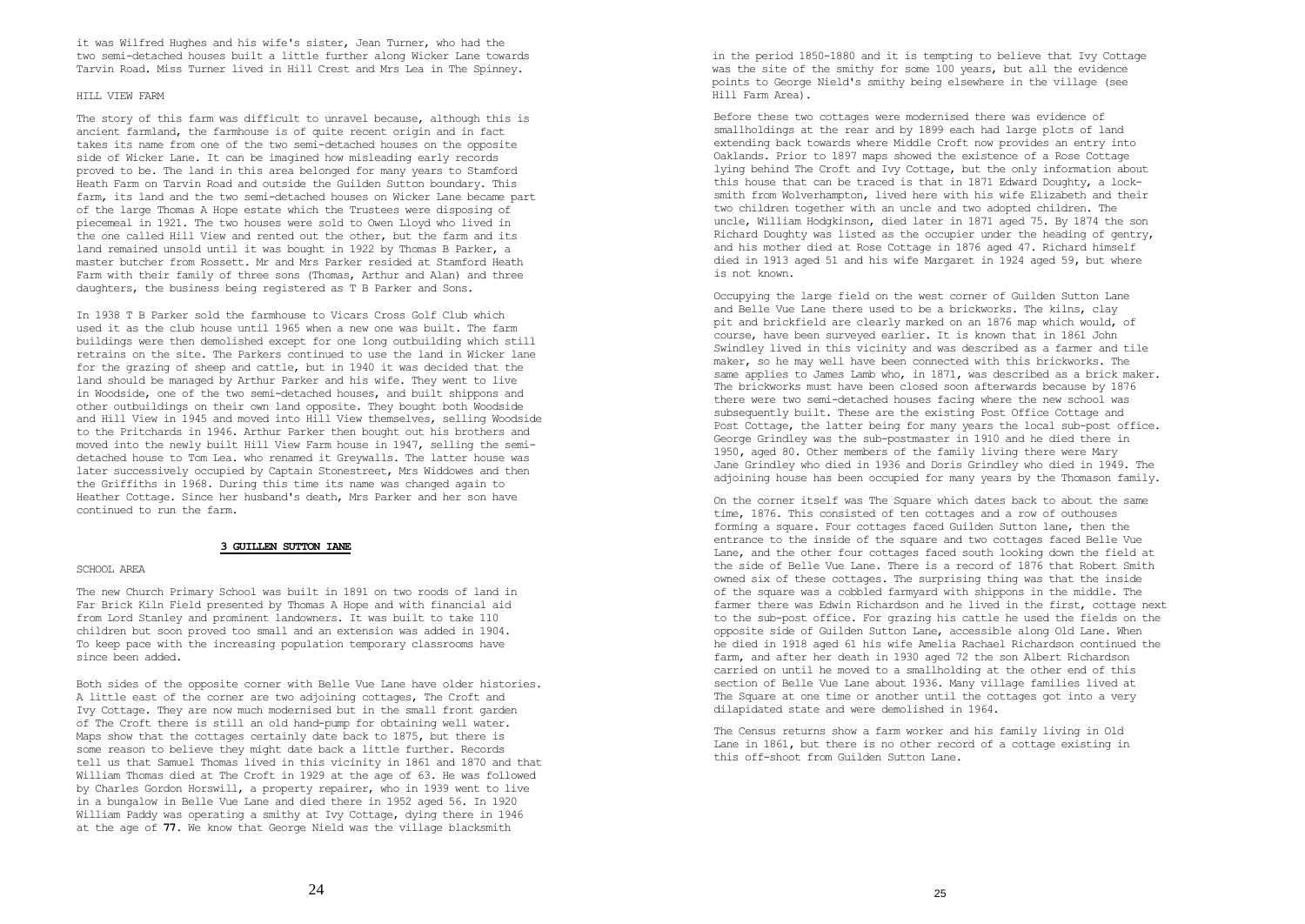## HOLLY HOUSE FARM

This was built in 1858 and John Blythe was the farmer there. Miss Mary Blythe also had an interest in the farm and died at Holly House in 1912 at the age of 86. The son William Blythe took over the farm at that time and remained until 1934 when he rented it out to Charles Frederick Blackburn who was a cattle dealer. It was during this time that the property became run-down and there was a fire which partially destroyed one end of the house and outbuildings. When the lease terminated Holly House was sold as a private residence to the Pond Family. It has been greatly modernised since it ceased to be a farm.

There were two pairs of cottages lying between Holly House and Heathbank bridge which were built in 1860 and belonged to the farm. The first pair were called Holly Cottage and Lilac Cottage, and the second Bridge Cottage and Garden Cottage. These cottages were occupied by members of the Anderton, Pulford and Blythe families for many years. These have recently been modernised as detached houses, retaining the old names of Holly Cottage and Garden Cottage.

A third small cottage lay near the bend in Guilden Sutton Lane, almost opposite to Holly Farm, and was also believed to date back to 1860. George Jones used to live there and afterwards Edward Anderton. When the latter died about 1955, the cottage was demolished and all that remains is a snail enclosure now filled with undergrowth and some small trees.

## FIRWOCD HOUSE

This is close to Holly House and was built in 1924 for George Blythe, son of William Blythe. He was in the grocery trade and was also well known as a pigeon fancier. He was succeeded there by his daughter and her husband, but when the latter died Mrs Mort sold the house to the Copples.

## PARK FARM

It was about 1920 that Sydney Dandy started Park Farm in Garners Lane, an off-shoot going over the railway bridge from Green Lane. It was his brother, James Ellis Dandy, who farmed at Hill Farm on Wicker Lane. Sydney Dandy had three sons who all became farmers; Sydney Ellis Dandy went to Littleton Hall Farm, Alan Ernest Dandy went to a farm in Yorkshire and Trevor Dandy eventually took over Park Farm from his father. Although still living in the farm house, Trevor Dandy was forced to retire from active farming in 1974. The fields belonging to the farm are now let for grazing.

## HEATHFIELD

This is situated on the south side of Guilden Sutton Lane shortly before reaching Heathbank Railway Bridge on the way to Chester. The house was built in 1867 as a small farm by William and Sarah Thomas, whose names were etched on bricks at each side of the farmhouse doorway. Their land of six acres consisted of orchards and grassland in addition to the farmhouse and outbuildings, and they also rented a further six acres for grazing. William Thorns died in 1912 aged 68 and there is a wall plaque to his memory in the Methodist Church in Station Lane, Mrs Thomas carried on until 1918 with the part-time help of her son who was manager at the adjoining Heathbank Brickworks.

Henry Evans then took over, and his son Edward followed him in about 1930. It was Edward Evans who changed the name to Heathfield Poultry Farm. The present owners took over in 1967 and are redeveloping the neglected orchards and working on the restoration of the farmhouse and outbuildings.

Willow Cottage nearby has been modernised but is believed to date back to about 1880 as a small tied cottage belonging to Heathfield. Local people remember it for its lovely display of climbing roses.

## HEATHBANK STTE

This is the site next to Heathfield and close to the railway bridge. Maps clearly show that there used to be a brickworks here, and from the number of kilns shown it was quite a large one. It was probably started about 1903 and as Vernon and Son were local brick makers at this time, they could well have operated here. The brickworks was still operating in 1918 but eventually the site was filled in by using it as a council rubbish dump. Much later in 1967 a plastic components factory was started at the rear of the site. There was also a builder's yard there in 1970 but shortly after the Highways Depot was built at the front of the site in 1971, the builder's yard went.

#### HEATHBANK COTTAGES

These old cottages date back to about 1885 and are by far the oldest dwellings on the stretch of Guilden Sutton Lane beyond the railway bridge. There is a record that in 1890 they were owned by  $\overline{J}$  W Garnett of Mickle Trafford. The hand-pimp that supplied well water to the cottages still stands in the front garden of No. 1. Because of their position, however, they got piped water some years before it was extended beyond the railway bridge to the rest of Guilden Sutton. Most of the old cottages have been modernised and soon there will be no trace of the originals left.

The other houses further along Guilden Sutton Lane are relatively modern, having been built about 1947.

## PIPERS ASH BRICKWORKS

This was the fourth brickworks to be found in the parish and it lay to the south of the railway line and just inside the parish boundary. The entrance was along a short lane lying to the east of Hare lane and a little north of the Methodist Chapel in Pipers Ash. The brickworks was already there and in operation by 1876 and was owned jointly by Robert and William Lamb. The brickworks did not appear on maps after 1911. Brickyard Cottage stood just at the entrance to the brickfield and it is recorded that in 1890 it was owned and occupied by George Mitford. Fran 1912 to 1946 the Thompsons lived there. The house was modernised by the Whitby family and is now called Brickfield.

#### THE WOOD

Here we return to School Lane to the only older site remaining to be dealt with in the whole stretch of Guilden Sutton Lane. The Wood is a black and white old-style bungalow situated in large grounds and with extensive outbuildings. It is believed to have been built in 1920, but the first records to be traced are those of 1934 and 1939 which list the property as being occupied by Norman Howard, a poultry farmer. Some time later the Hutchinson family were there, then from 1956 it was occupied by the Kneale family until they sold it on leaving the area in 1980. It is interesting to note that the new owner keeps a number of old-style horse-drawn carriages which are available for hire on special occasions**.**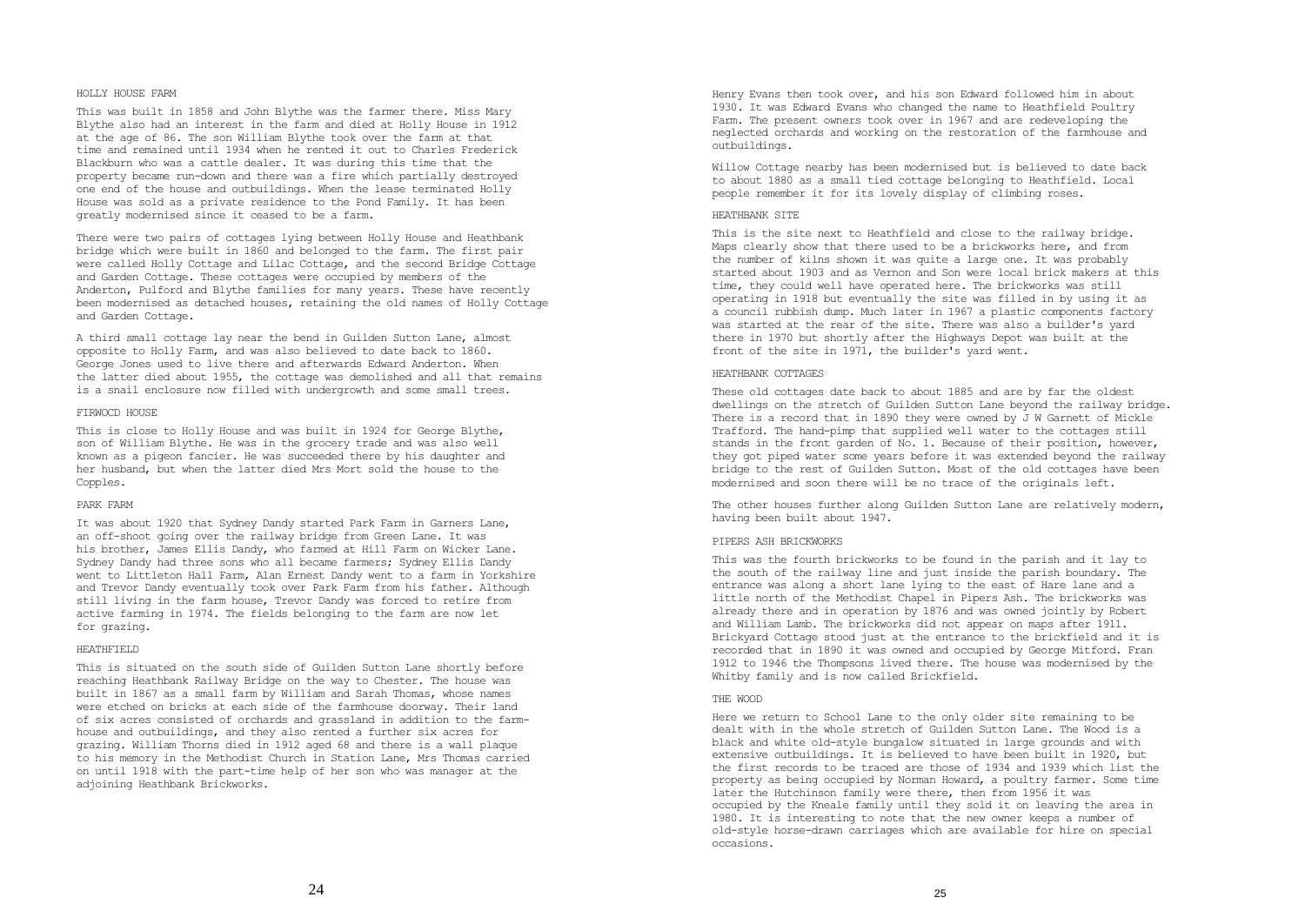School Lane is very much built-up now. The council houses were built in 1950, the Oaklands houses much later in 1970, and the modern houses on the other side of the Lane date from about 1960.

Before leaving Guilden Sutton Lane it is worth noting that the 1861 Census returns show another public house existing somewhere along this lane. The publican's name is indecipherable but we know that he also worked as a wheelwright.

#### 4 BELLE VUE LANE

## BELLE VUE COTTAGE

Former residents of the cottages in The Square remember the north-south section of Belle Vue Lane as Bricky Lane, a name deriving fron the former brickworks there. In the early 1900s there were fields along both sides of the Lane and Belle Vue Cottage was to be found at the far end. The house is believed to date back to about 1880 but nothing is known about the early occupants. The first firm evidence is that in the early 1900s it was occupied by a farmer called William Harrison. Because he used to keep sheep he was known locally as 'Shepherd' Harrison. The sheep used to graze in the fields over the railway bridge beside Holly House. When he died in 1920 Mrs Harrison continued to run the smallholding until about 1926. A later occupant was a man called Bennett who went in for some nursery gardening. In 1947 he used his land to build Crosswood house and nursery and set out to convert Belle Vue Cottage so that one of his gardeners could live in it. The modernisation required was so extensive, however, that on completion in 1952 he sold the house to the Underwoods under the new name of The Orchards. Members of the Underwood family still live there.

The north-south section of Belle Vue Lane is largely built-up now. Bungalows appeared in the Lane from the early 1930s and gradually spread on both sides. Crosswood Nursery was built in 1947 by Bennett on the land formerly belonging to Belle Vue Cottage, and was then acquired by J D Siddall, a Chester optician, in 1958. In 1967 the nursery garden was moved to Waverton and most of the vacated land was used for the building of modern houses. Modern bungalows were built on the site of the old Square about 1970. Opposite to these bungalows, modern houses were built on the land previously belonging to The Croft and Ivy Cottage, and then the remaining spaces in the Lane were filled by Oaklands houses in 1973 and, on the site where a small wooden building once stood next to Crosswood, a modern house in 1980.

## THE BRAMBLES

In 1844 nea7' the beginning of the east-west section of Belle Vue Lane there was a tied cottage with some smallholding facilities belonging to Belle Vue Farm. Nothing for sure is known about the early occupants but from the 1861 Census returns it is known that the Thomas family lived somewhere in Belle Vue Lane in a cottage owned by Charles Potts. Both father John and son Samuel were farm workers. Later it became an independent smallholding with a new brick-built farmhouse and outbuildings. Older residents remember the smallholding having slaughter-houses for pigs and the adjacent fields being used for grazing cattle. We know that in 1934 Charles S Horswill was there and it was then called The Brambles. He was followed by Albert Richardson from The Square in 1936, but after his death his son Alan only continued farming for a few years before emigrating to Canada. More recently the house and grounds have been taken over as a private residence and extensively renovated.

In this corner of Belle Vue Lane there is also a wooden bungalow called Bramble View, and two modern bungalows.

#### BELLE VUE FARM

This is one of the oldest sites in the parish and the farmhouse is believed to date back to about 1700, with the probability that parts of it date back still further. It appears on Bryant's map of Cheshire of 1831 and it figures in the 1844 tithes schedule. At that time it was owned by Charles Potts who, with 100 acres of land extending along both sides of Belle Vue lane, was the second largest landowner in the parish. John Parsonage was the occupying farmer there until about 1850 when John Swindley took over. In both the 1851 and 1861 Census returns John Swindley is shown as being at Belle Vue Farm, and in the 1860 Cheshire Directory he is described as being both a farmer and a tilemaker. It is interesting to note that the long outbuilding alongside the farmhouse was there then, but the space between it and the Lane was mainly covered by a great pond. Later records show that James Fleet was a farm bailiff in the Belle Vue area in 1871 and then both in 1874 and 1878 John Maher is listed as a farmer at Belle Vue. Then there is clear evidence that Benjamin Williams was at Belle Vue Farm from about 1882 until 1912, after which a farmer called Waring occupied it until 1921.

Older residents can recall that about 1910 the farm was predominantly a dairy one. No orchards then existed but some short-lived experimenting with the growing of raspberry canes took place about 1914. It was not until H C Groom took over the farm in 1921, however, that the nursery and market garden business really began to develop. In Cheshire directories for the period 1923 to 1934 H C Groom and Co are listed as market gardeners. The farm has stayed in the family, the present owner being D G Sandlin. There are now extensive apple orchards and strawberry fields together with the growing of other soft fruit and vegetables. A nursery and garden centre continues and a saddlery business is starting.

## BELLE VUE FARM COTTAGE

A short distance to the west of Belle Vue Farm a snail lane, known locally as Violet Lane, leads south to a site which in 1844 was owned by the farm. The cottage is believed to be about 200 years old and originally had two rooms downstairs and two rooms upstairs with low ceilings. There was space around for gardens and the keeping of a few pigs and poultry. Many local families have lived there; Robert Caldecot is remembered as having a stable and using a horse and cart on carrying work, while it is recorded that Jabez Dutton died there in 1945 aged 78. The Wilding family are believed to have lived in the cottage subsequently. It was bought by a local builder in 1962 and after extensive renovation and extension transformed into the handsome residence now called Polruan.

There are three houses near to the corner with Hare Lane which date frcm about 1935.

#### 5 HARE LANE

# MANOR FARM

The farm originated from two adjoining cottages dating back to about 1860. They belonged to a large house owned by a man called Canpbell, which used to be on the site of the present Vicars Cross rugby football ground near to Tarvin Road and outside the Guilden Sutton parish boundary.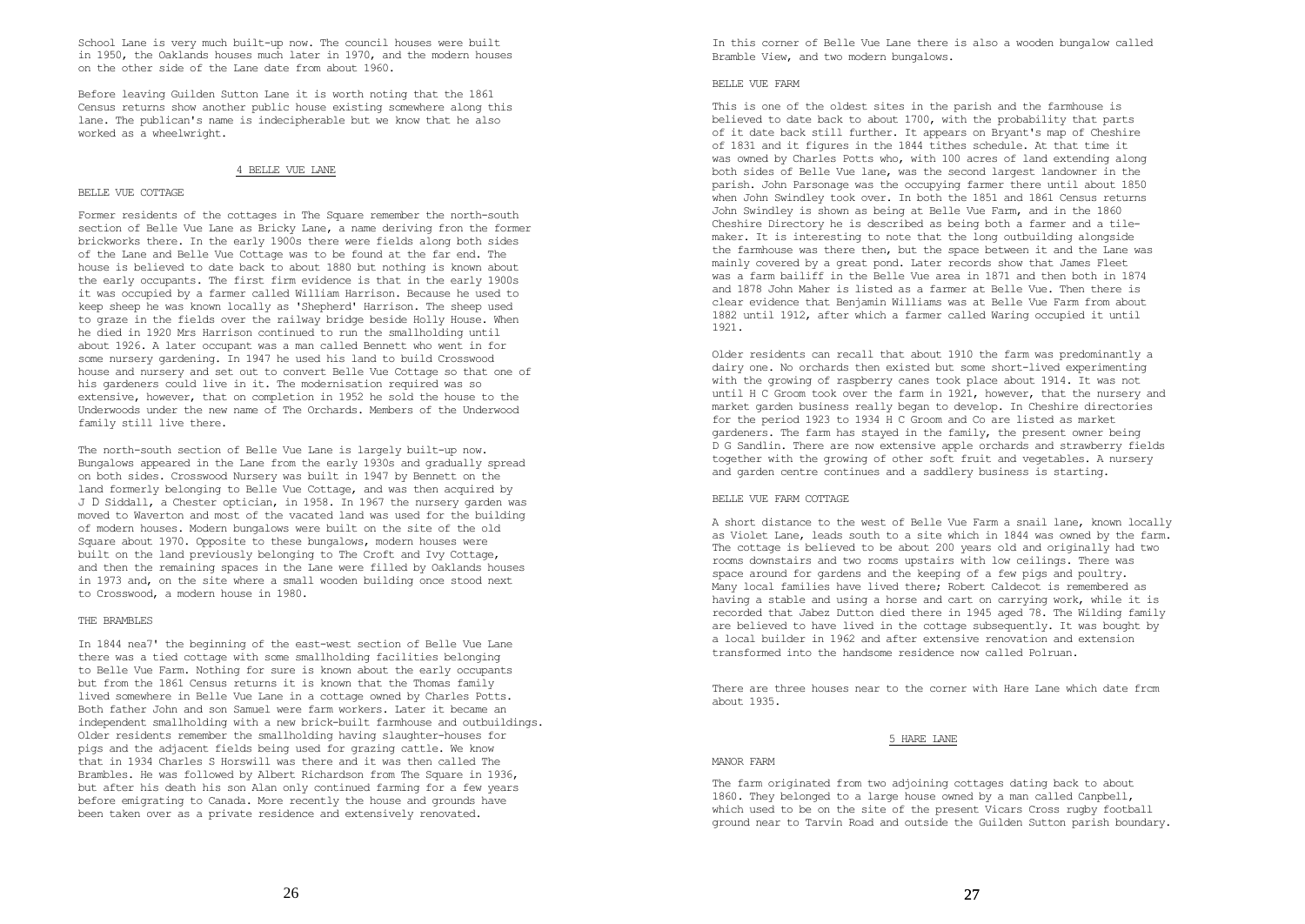About 1905 a man called Garner lived in one of these cottages and started a small farm. In 1924 a farmer in the area called Alfred Moore was looking for a new site and he bought the farm from Garner and also the second cottage. Further land was acquired later. The present farmhouse is built around the two old cottages, the owner of the farm being the third generation of Moores to farm here. In the fields near to the farmhouse there are five interesting marker stones, all dated 1869. Three are marked Chester Town Council, one Tarvin and one ECW.

There are a number of houses between Manor Farm and Belle Vue Lane and these were mainly built during the period 1924 to 1947.

## TIME FOR REFLECTION

It has been possible to trace the main development in the buildings of Guilden Sutton since 1844, but information before that date is very fragmented. There was a farmhouse on The Old Hall site before 1704; Hill Farm House dates back to about 1716; the Bird in Hand is believed to go back to 1500; St John's Church is known to have been built about 1105; Belle Vue Farm House probably dates back to before 1700; and The Lodge was built in 1807. Excluding the church, there may have been previous buildings on these and other sites in the village, and there may have been other buildings on sites which were subsequently abandoned.

Some further evidence was found in Burdett's book of maps published in 1777 and based on his own surveys of a few years earlier. One of these maps shews the buildings then constituting Guilding Sutton, and there were only 13 altogether in the village centre. For some reason Belle Vue Farm House is not shown. The church, Hill Farm House and the Bird in Hand are identifiable and other buildings shown could well be the sites of Cherry Bank House, Church Farm House, Mary Dodd's cottage and her tenement, and two cottages at Foot of the Hill. The remaining four buildings not readily identifiable are at the lower end of School Lane, two on each side. On the north side, the two buildings may have been representations of the two farms existing on this corner site in 1844, but it is interesting to speculate if one of them was a forerunner to the existing Hall. No building is shown near the site of The Old Hall, and the farmhouse used by the 18th century Woodcocks and Smiths must, have been one of the two buildings shown on the south side of School Lane.

Speculation is also prompted by a piece of information given in Lysons' history of 1810. This states that James Croxton's grandfather bought a house in Guilden Sutton in 1725 which had previously been occupied by the Breretons and the Wrights and which by 1810 had become a farmhouse. Where might this house have been? Was it one of the three houses in School lane (the fourth being the Woodcock's farmhouse), or Hill Farm House or the Cherry Bank House site? It is further stated that in 1747 this same gentleman moved from this house to a mansion in Guilden Sutton which he purchased from the Machell family who had their seat in Westmorland. This mansion seems even more difficult to place, although a mansion then may not necessarily have been a very large house. Perhaps this may have been the forerunner to The Hail, if indeed there was one, or perhaps it was Mary Dodd's house in Church Lane.

When we remember that the whereabouts of the original manor house is not even known, we realise how little we know of the really old Guilden Sutton.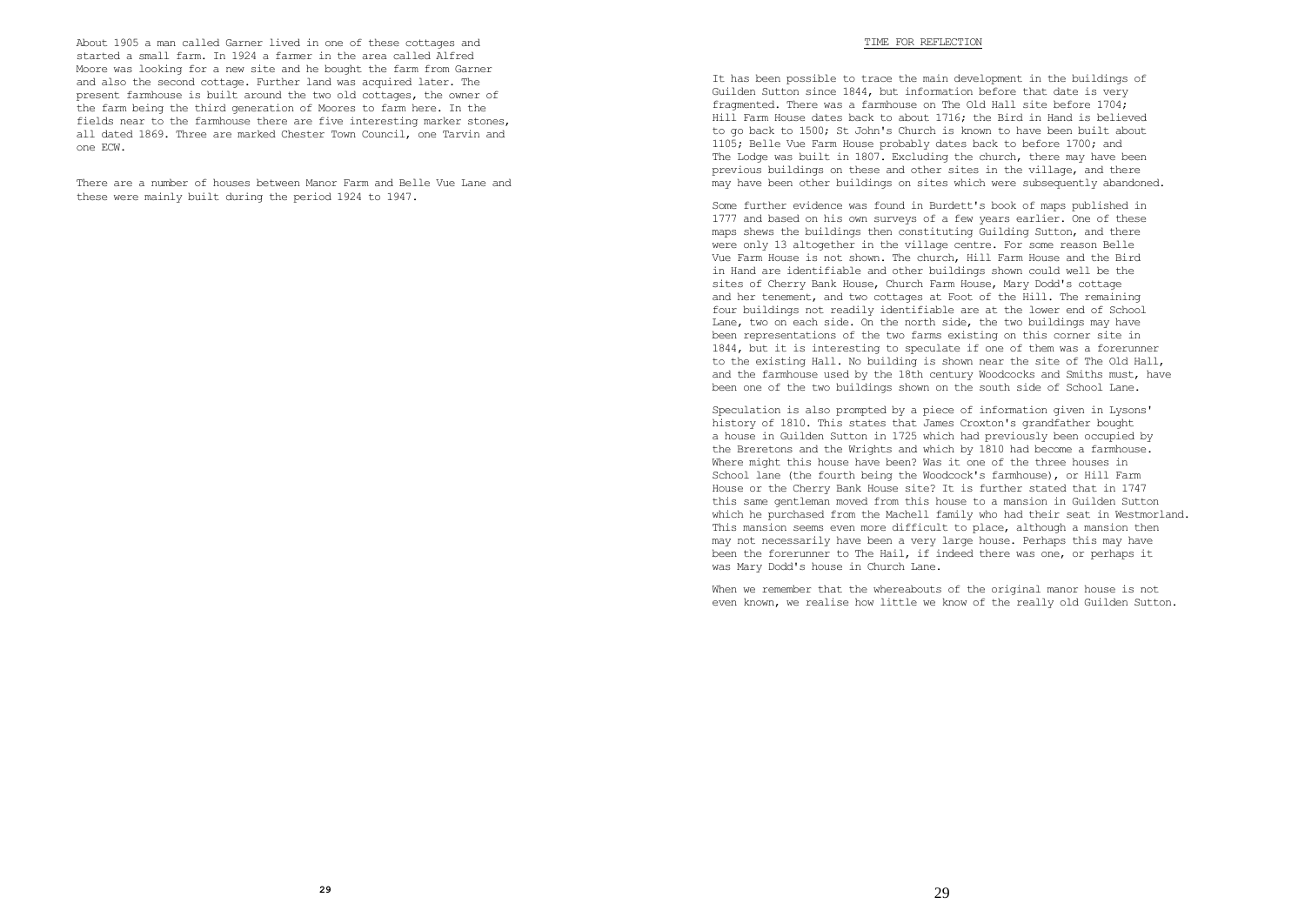## MEANING OF MEDIAEVAL TERMS

## FEUDAL SYSTEM

Mediaeval system by which land was held of a superior (in England ultimately of the king) in return for services which included military service, homage, etc. The whole country was divided into smaller and smaller units under this system, the smallest being the manor held by the lord of the manor. The lord's demesne was land in the manor not held by any subordinate tenant but retained for his own use, whether immediately attached to the mansion or held along with it (parks, home farm, etc). Tenants in the manor could hold their land without payment of rent or work in kind; these were the free tenants who simply owed allegiance to the lord of the manor. There were other unfree tenants called villeins who were above the status of slaves but who in return for their holdings had to work regularly on the demesne land. Bordars were peasants occupying a cottage on a farm, and allowed to cultivate some land to provide subsistence, but who had to labour on the farm free or at a small fixed rate. These belonged to one of the lowest ranks in the feudal system.

# LAND AREAS

Hide (or Carucate) originally meant the amount of land which could be ploughed in a year, using one plough, and support a family. This varied with soil quality, but was generally taken as 160 acres.

Bovate (or Oxgang) was one-eighth of a hide (or 20 acres)

Davmath was a Cheshire term for a day's mowing for one man, and was generally taken as 2 acres.

Acre used to mean land cleared for cultivation or grazing and was later standardised by Edward I as 4840 square yards.

#### LORDS OF THE MANOR OF GUILDEN SUTTON

| From before | Bishop of Chester and then Bishop of        |
|-------------|---------------------------------------------|
| 1066        | Lichfield                                   |
|             | and Coventry                                |
| 1209        | Adam de Dutton                              |
| Later       | Geoffrey de Dutton                          |
| Later       | Abbey and Convent of St Werburgh of Chester |
| About 1550  | Booth family of Dunham Massey               |
| 1669        | Tyndale family                              |
| 1773        | James Croxton                               |
| 1815        | Rev Rowland Eqerton Warburton               |
| 1854        | William Hope                                |
| 1870        | Thomas A Hope                               |
| 1892        | Lord Stanley of Alderley                    |
| 1903        | Geoffrey Egerton Warburton                  |
|             |                                             |

There is no mention of Lord of the Manor after 1914

## PATRONS OF THE CHURCH (WITH GIFT OF LIVING) IN GUI1DEN SUTTON

- 1200 In Church hands
- About 1545 Henry Harding
	- 1600 Peter Warburton
- About 1630 Sir Thomas Stanley of Alderley
- 1807 Descended to Sir John Thcmas Stanley who became
	- Lord Stanley of Alderley (1st Baron)
	- 1850 Lord Stanley (Edward John, 2nd Baron)
	- 1869 Lord Stanley (Henry, 3rd Baron)
	- 1903 Geoffrey Egerton Warburton
	- 1960 Executors of Colonel G Egerton Warburton
	- 1970 Captain Peter Egerton Warburton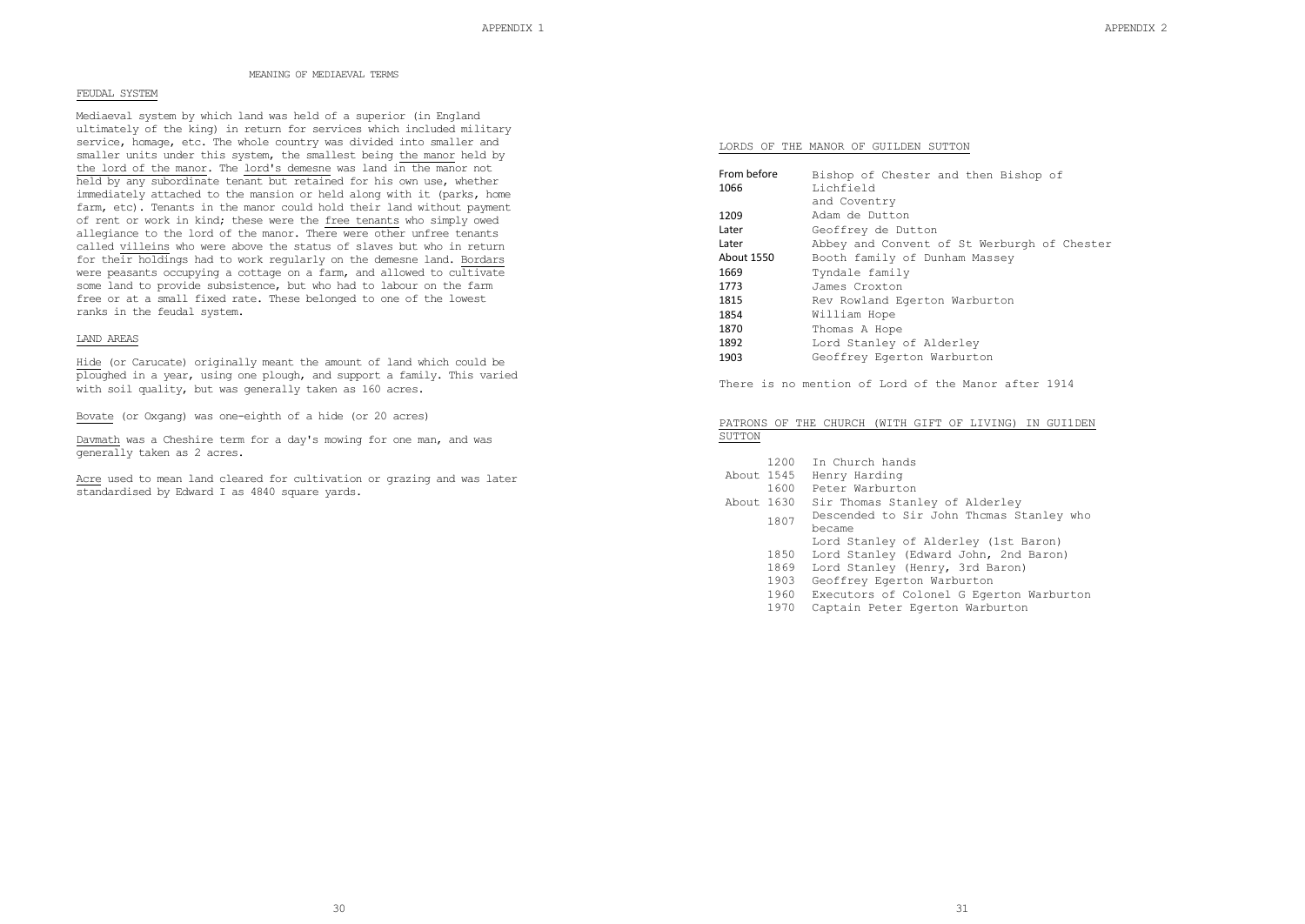1850 Robert Williams 1874 Thomas Howe

1700 Jones 1851 John Little 1860 William Thomason 1871 John Rowland

1692 Link

 $(109 \text{ acres})$  $(64 \text{ acres})$ 

1871 John Humphries L Hardwick 1871 Charles Young

|                | DETAILED INFORMATION CN PARISH OF GUILLEN SUTION                                                                                                                                                                                                                                                                                                                                                  |      |      |                                 |                                                                                                                                                                                                                           |      |      |                     |  |     |                                                                                                                                                                                                                                                                                                                                 |                      |
|----------------|---------------------------------------------------------------------------------------------------------------------------------------------------------------------------------------------------------------------------------------------------------------------------------------------------------------------------------------------------------------------------------------------------|------|------|---------------------------------|---------------------------------------------------------------------------------------------------------------------------------------------------------------------------------------------------------------------------|------|------|---------------------|--|-----|---------------------------------------------------------------------------------------------------------------------------------------------------------------------------------------------------------------------------------------------------------------------------------------------------------------------------------|----------------------|
| HOUSES         |                                                                                                                                                                                                                                                                                                                                                                                                   |      |      |                                 |                                                                                                                                                                                                                           |      |      |                     |  |     | (h) Bricklayers                                                                                                                                                                                                                                                                                                                 | 1850<br>1874         |
| Date<br>Number | 1778                                                                                                                                                                                                                                                                                                                                                                                              | 1804 | 1850 | 1860                            | 1871                                                                                                                                                                                                                      |      |      |                     |  |     | (1) Carpenters                                                                                                                                                                                                                                                                                                                  | 18                   |
|                | 20                                                                                                                                                                                                                                                                                                                                                                                                | 17   | 29   | 39                              | 43                                                                                                                                                                                                                        |      |      |                     |  | (i) | Mason                                                                                                                                                                                                                                                                                                                           | 1871                 |
|                | 2. POPULATION (Census returns)                                                                                                                                                                                                                                                                                                                                                                    |      |      |                                 |                                                                                                                                                                                                                           |      |      |                     |  |     | (k) Tailors                                                                                                                                                                                                                                                                                                                     | 1700                 |
| Date           | 1801                                                                                                                                                                                                                                                                                                                                                                                              | 1841 | 1871 | 1881                            | 1921                                                                                                                                                                                                                      | 1931 | 1961 | 1981<br>(Estimated) |  |     |                                                                                                                                                                                                                                                                                                                                 | 1851<br>1860<br>1871 |
| Number         | 158                                                                                                                                                                                                                                                                                                                                                                                               | 180  | 234  | 187                             | 368                                                                                                                                                                                                                       | 404  | 718  | 2000                |  |     | (1) Leather Dresser                                                                                                                                                                                                                                                                                                             | 1692                 |
|                | 3. ACTIVITIES OTHER THAN FARMING<br>(a) Bird in Hand Inn - Licensees<br>1815 John Hughes<br>1844 Henry Fryer<br>1860 Thomas Fryer<br>1870 Lawrence Manley<br>1892 James Booth<br>1914 Miles Gerrard<br>1928 Leonard Hughes<br>(b) Shopkeepers (Bakers, general provisions and sweets)<br>1851 John Oven<br>1870 Samuel Crawford<br>1892 Charles Littler<br>James Dandy<br>1896 Charles A Cotgrave |      |      | 1930 Jack Pugh<br>William Guest | 1934 Arthur Haynes<br>1939 John Melia<br>Mrs Melia<br>1962 Charles Leyfield<br>1970 Bernard Thompson<br>1974 Mrs P McGowan<br>1906 $J$ E Williams<br>1910 Hsnry Windsor<br>1914 Alfred Dunning<br>1923 Mrs Margaret Groom |      |      |                     |  |     | 4 MAIN LANDOWNDERS<br>1844 Rev R Egerton Warburton (500 acres)<br>Charles Potts<br>Robert Smith<br>1850 Rev R Egerton Warburton<br>Charles Potts<br>Robert Smith<br>Townsend Ince<br>Thomas Alexander<br>R G Perryn<br>1860 William Hope<br>Charles Potts<br>Robert Smith<br>Thomas Manley<br>Thomas Alexander<br>Townsend Ince | (109)<br>(64         |
| (C)<br>(d)     | 1902 John Morris<br>Painter<br>Boot and Shoe Makers and<br>Repairers                                                                                                                                                                                                                                                                                                                              |      |      | 1699 Bridge                     | 1934 Morris Facer<br>1951 Mrs Lydia Facer<br>1850 Edward Spencer<br>1850 Thomas Burnett<br>George Thomason<br>1860 William Hughes                                                                                         |      |      |                     |  |     | Thomas Hughes<br>Captain Greaves<br>1870 Arthur Hope<br>1878 Lord Stanley<br>Thomas A Hope<br>Robert Smith                                                                                                                                                                                                                      |                      |
| (e)<br>(f)     | Wheelwrights<br>Blacksmiths                                                                                                                                                                                                                                                                                                                                                                       |      |      |                                 | 1871 William Abley<br>1874 William Hughes<br>1850 George Nield                                                                                                                                                            |      |      |                     |  |     | 1886 Thomas A Hope<br>1892 Lord Stanley<br>Thomas A Hope<br>Robert Smith                                                                                                                                                                                                                                                        |                      |
| (q)            | Brick and Tile Makers                                                                                                                                                                                                                                                                                                                                                                             |      |      | Robert Iamb                     | 1871 Thomas Chapman<br>1920 William Paddy<br>1850 John Swindley<br>1860 John Lamb<br>1871 John Griffiths<br>James Lamb<br>1874 Robert Smith<br>1892 William Vernon and Son                                                |      |      |                     |  |     | 1896 Lord Stanley<br>Thomas A Hope<br>Robert Cathcart Smith<br>1906 G Egerton Warburton<br>Trustees of late T A Hope<br>Robert Cathcart Smith                                                                                                                                                                                   |                      |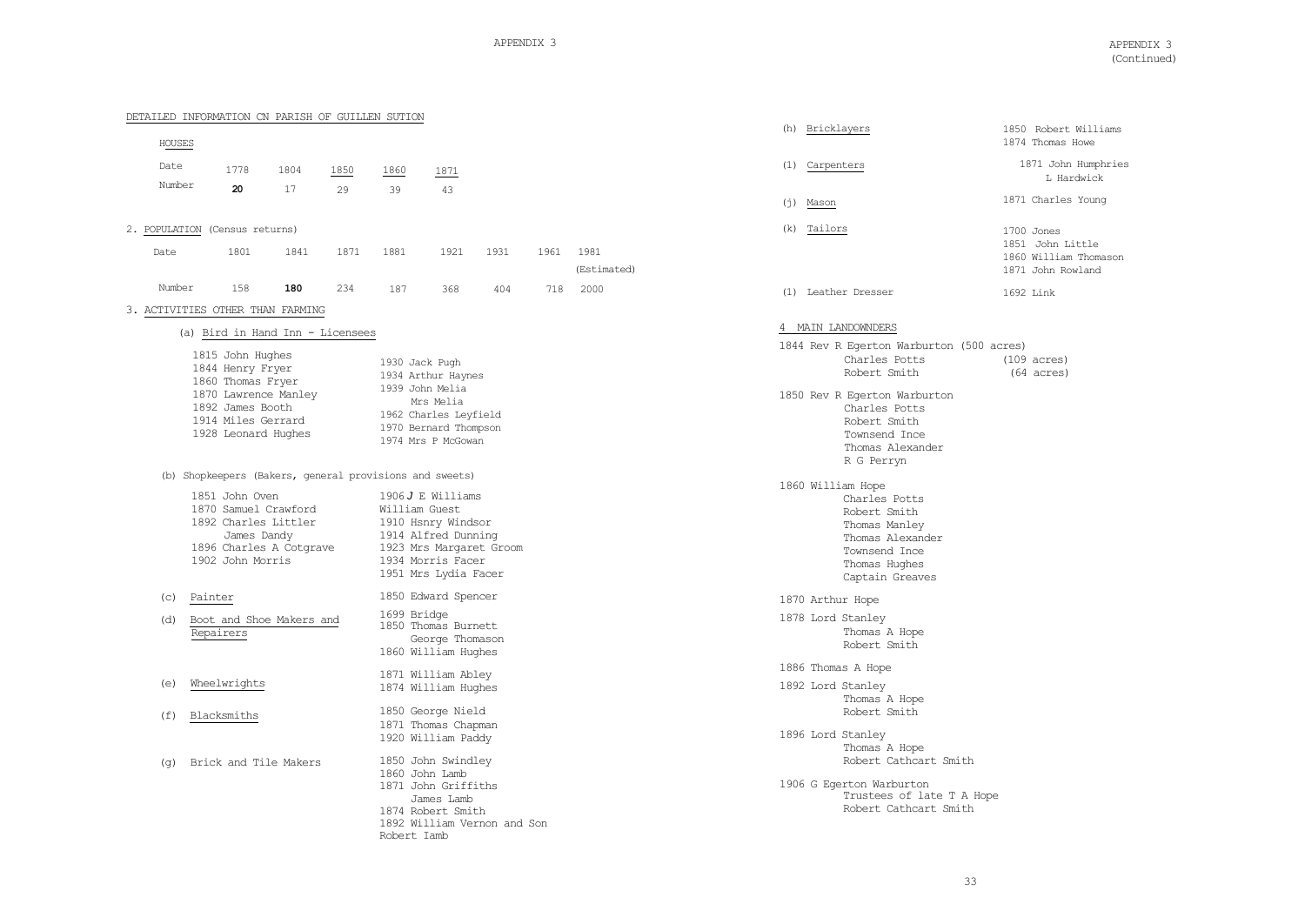APPENDIX 3 (Continued)

|  |  | (a) 16th Century (b) 17th Century (a) 16th Century (b) 17th Century |  |  |  |  |  |  |  |  |  |
|--|--|---------------------------------------------------------------------|--|--|--|--|--|--|--|--|--|
|--|--|---------------------------------------------------------------------|--|--|--|--|--|--|--|--|--|

| Trustees of late T A Hope<br>R G II Perryn                                                                                                        |                                      | (a) 16th Century (b) 17th Century (a) 16th Century (b) 17th Centur |                                                                       |                                 |                                                                                           |
|---------------------------------------------------------------------------------------------------------------------------------------------------|--------------------------------------|--------------------------------------------------------------------|-----------------------------------------------------------------------|---------------------------------|-------------------------------------------------------------------------------------------|
| Robert Cathcart Smith<br>1914 G Egerton Warburton<br>Trustees of late T A Hope<br>R G H Perryn<br>Robert Cathcart Smith                           |                                      | Martyne<br>(Marten)<br>Meacocke<br>(Meacock)<br>(Maycock)          | Mainwaring<br>(Manwering)<br>Mailory<br>Mariegold<br>Mercer<br>Milton | Shethicke<br>Stockine           | Sale<br>Shelley<br>Snell<br>Sourton<br>Storton<br>Swarton                                 |
| 1923 Robert Cathcart Smith<br>1928 Robert Cathcart Smith<br>William Dutton<br>Deric S Willis<br>1934<br>Smith<br>Mary<br>Mrs<br>William<br>Dutton | (over 150 acres)<br>(over 150 acres) | Pye                                                                | Owen<br>(Owin)<br>Pamfrey<br>Panet<br>Perry<br>Phallis                | Walch<br>Whitrnore<br>Woodcocke | Tellet<br>Upshave<br>Walley<br>Waltone<br>(Walton)<br>Whitby                              |
| Deric S Willis<br>1939<br>William<br>Dutton<br>Deric S Willis                                                                                     |                                      |                                                                    | Powell<br>Plum<br>(Plumb)<br>Reed<br>Rider<br>Ridley<br>Royle         | (Woodcock)                      | Whitehead<br>Williams<br>Williamson<br>Witter<br>Wood<br>Woodfaine<br>(Woodfin)<br>Wright |

# OLD FAMILY NAMES

1910 G Egerton Warburton

# First appearing in parish registers in:-

|                                            |                                                                                                                                                                                                            |      |                                                                                                                         |  | NOTE: Different spellings of probably the same name are shown in brackets |  |
|--------------------------------------------|------------------------------------------------------------------------------------------------------------------------------------------------------------------------------------------------------------|------|-------------------------------------------------------------------------------------------------------------------------|--|---------------------------------------------------------------------------|--|
| Austine<br>Basnet<br>Beggar<br>Bradle<br>У | (a) 16th Century (b) 17th Century (a) 16th Century (b) 17th Century<br>Abinsam<br>Accarley<br>(Ackerlay)<br>(Ackerley)<br>Ainsworth<br>Almon<br>Bayley<br>Bedward<br>Beethell<br>Bolton<br>Booth<br>Bowyer |      | Ditchfield<br>(D.itchfelt<br>Done<br>Dutton<br>Farill<br>Finchett<br>Gerard<br>(Gerrard)<br>Grimshaw<br>Haskie<br>Helye |  |                                                                           |  |
|                                            | Braderton<br>(Bradderton)<br>Bridge<br>Brotherton<br>Burges                                                                                                                                                |      | Hill<br>Hough<br>Hughes<br>Ireland<br>Jackson                                                                           |  |                                                                           |  |
| Cotgrave<br>(Cotgreave)                    | Catherall<br>Chamberlain<br>(Chamberlayne)<br>(Chamberlane)<br>(Chamberlen)                                                                                                                                | Lane | Kelley<br>Kncwles<br>Lee<br>Link<br>Lovekin                                                                             |  |                                                                           |  |
| Darwall                                    | Davy<br>Deane<br>Ditcher                                                                                                                                                                                   |      | Lowe<br>(Low)<br>(Loe)<br>(Looe)                                                                                        |  |                                                                           |  |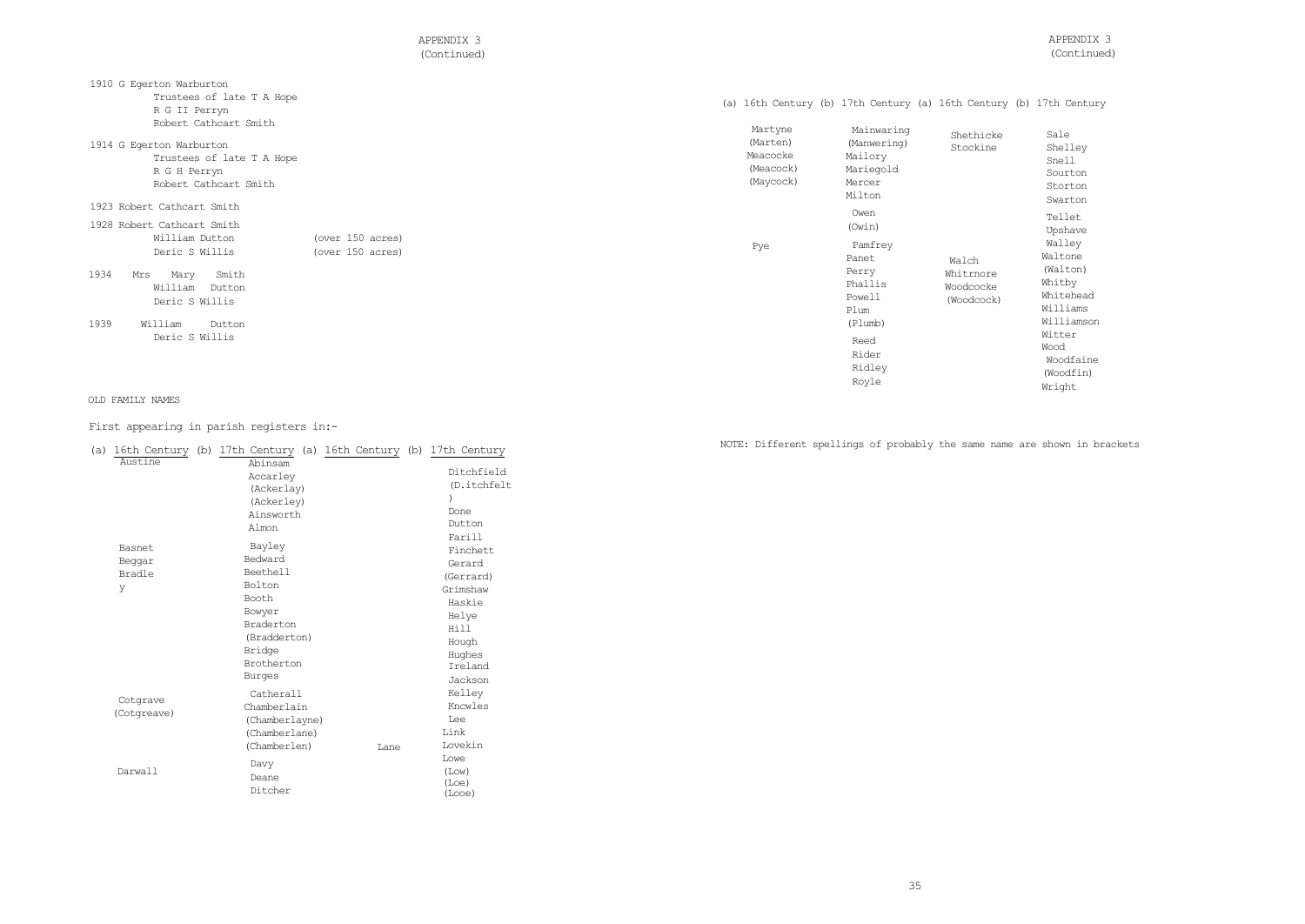| LIST OF FIELDS IN 1844 TITHES SCHEDULE |                       |                    |                                |                                                      |
|----------------------------------------|-----------------------|--------------------|--------------------------------|------------------------------------------------------|
| Acres Croft                            | Landfarloons          | Vicars Croft Field | MEANING OF CERTAIN FIELD NAMES |                                                      |
| Amerys Heath                           | Little Croft          |                    |                                |                                                      |
|                                        | Little Dawfield       | Watering Pit Croft |                                |                                                      |
| Backside                               | Little Daymath        | Well Green Field   | Acre                           |                                                      |
| Barn Field                             | Little Griftings      | Wheatfield         |                                |                                                      |
| Big Dawfield                           |                       | White Field        | Bank                           |                                                      |
| Big Daymath                            | Little Hickmore Heves | White Head Croft   |                                |                                                      |
| Big Rickmore Heyes                     | Little Meadow         |                    |                                |                                                      |
|                                        | Little Mill Field     | White Head Field   |                                |                                                      |
| Big Horse Croft                        | Little Soakersedge    | Wicker Croft       | Breach                         |                                                      |
| Big Meadow                             | Little Town Field     | Wicker Meadow      |                                |                                                      |
| Big Mill Field                         | Long Loons            | Widens Field       | Butt                           |                                                      |
| Rig Soakersedge                        | Long Wicker           | Wilsons Meadow     |                                | A piece of land cleared for cultivation or grazing   |
| Big Town Field                         |                       |                    | Croft                          |                                                      |
| Blake loin                             | Lower Meadow          |                    |                                | A low bank serving as a boundary, or else a slope    |
| Bottom Rushy Field                     | Lozenge Flatt         |                    | Field                          | in an otherwise flat field                           |
| Brines Meadow                          | Marled Wicker         |                    |                                |                                                      |
| Broad Moor                             |                       |                    |                                | Land newly cultivated                                |
|                                        | Middle Croft          |                    |                                |                                                      |
| Chamberlaine Croft                     | Middle Field          |                    |                                | A wide strip of land in the common arable land       |
|                                        | Mill Field            |                    | Flatt                          |                                                      |
| Clarks Croft                           | Mockfield             |                    |                                |                                                      |
| Coal Croft                             |                       |                    | Hay                            | Enclosed piece of land, usually arable               |
| Croft                                  | Near Brick Kiln Field |                    |                                |                                                      |
|                                        | Near Cow Hay          |                    | Hey                            | Before enclosures a field was a large stretch of     |
| Dawfield                               | Near Meadow           |                    |                                | open land subdivided into strips. Present-day        |
| Densons Field                          | New Field             |                    |                                | fields are more properly called closures             |
| Dickey Qjarter                         |                       |                    |                                |                                                      |
| Didds Field                            | Orchard               |                    | Holm                           | A strip in an open field or a piece of level ground  |
|                                        | Orchard Croft         |                    |                                |                                                      |
| Far Brick Kiln Field                   | Oxen Lane Croft       |                    |                                |                                                      |
| Far Cow Hay                            |                       |                    | Loon                           | A small enclosed field                               |
| Far Holm                               | Oxen Meadow           |                    |                                | Probably derived from Old English 'Heybote', meaning |
|                                        |                       |                    |                                | the right to take wood from the commons to make or   |
| Far Rankfield                          | Pear Tree Croft       |                    | Park                           |                                                      |
| Far Wicker                             | Picker Field          |                    |                                | repair fences                                        |
| Fox Cover                              | Plantation            |                    |                                | A water meadow                                       |
| Further Croft                          | Porters Hill          |                    | Ouarter                        |                                                      |
| Further Meadow                         |                       |                    |                                |                                                      |
|                                        | Round Wicker          |                    |                                | A cultivated strip in an open field consisting of a  |
| Gorsey Croft                           | Sand farloons         |                    |                                | ridge with a furrow on either side                   |
| Gouty Meadow                           |                       |                    |                                |                                                      |
| Grafs Croft                            | Sandhole Field        |                    |                                | Land retained by the lord of the manor for his own   |
|                                        | Seven Butts           |                    |                                | use and upon which tenants gave free service         |
| Hanbletons Croft                       | Shellys Field         |                    |                                |                                                      |
| Hare lane Field                        | Short Breach          |                    |                                | An allotment                                         |
| Heath Field                            | Stanleys Heath Field  |                    |                                |                                                      |
| Higher Meadow                          | Suttons Pot           |                    |                                |                                                      |
|                                        | Suttons Pot Meadow    |                    |                                |                                                      |
| Hill Yards                             | Sutton Wood           |                    |                                |                                                      |
| Holm End                               |                       |                    |                                |                                                      |
| Holm Field                             | The Byatts            |                    |                                |                                                      |
| Holm Meadow                            | The Hooks             |                    |                                |                                                      |
| Holm Top                               |                       |                    |                                |                                                      |
| Hooks                                  | The Park              |                    |                                |                                                      |
| Hoole Field                            | The Picker            |                    |                                |                                                      |
| Horse Croft                            | The Stacks            |                    |                                |                                                      |
|                                        | The Vetches           |                    |                                |                                                      |
| Houghs Wicker                          | Top Croft             |                    |                                |                                                      |
| House Field                            | Top Holm              |                    |                                |                                                      |
| Hoval Croft                            | Top Rushy Field       |                    |                                |                                                      |
| Hoval Field                            | Tower Field           |                    |                                |                                                      |
|                                        |                       |                    |                                |                                                      |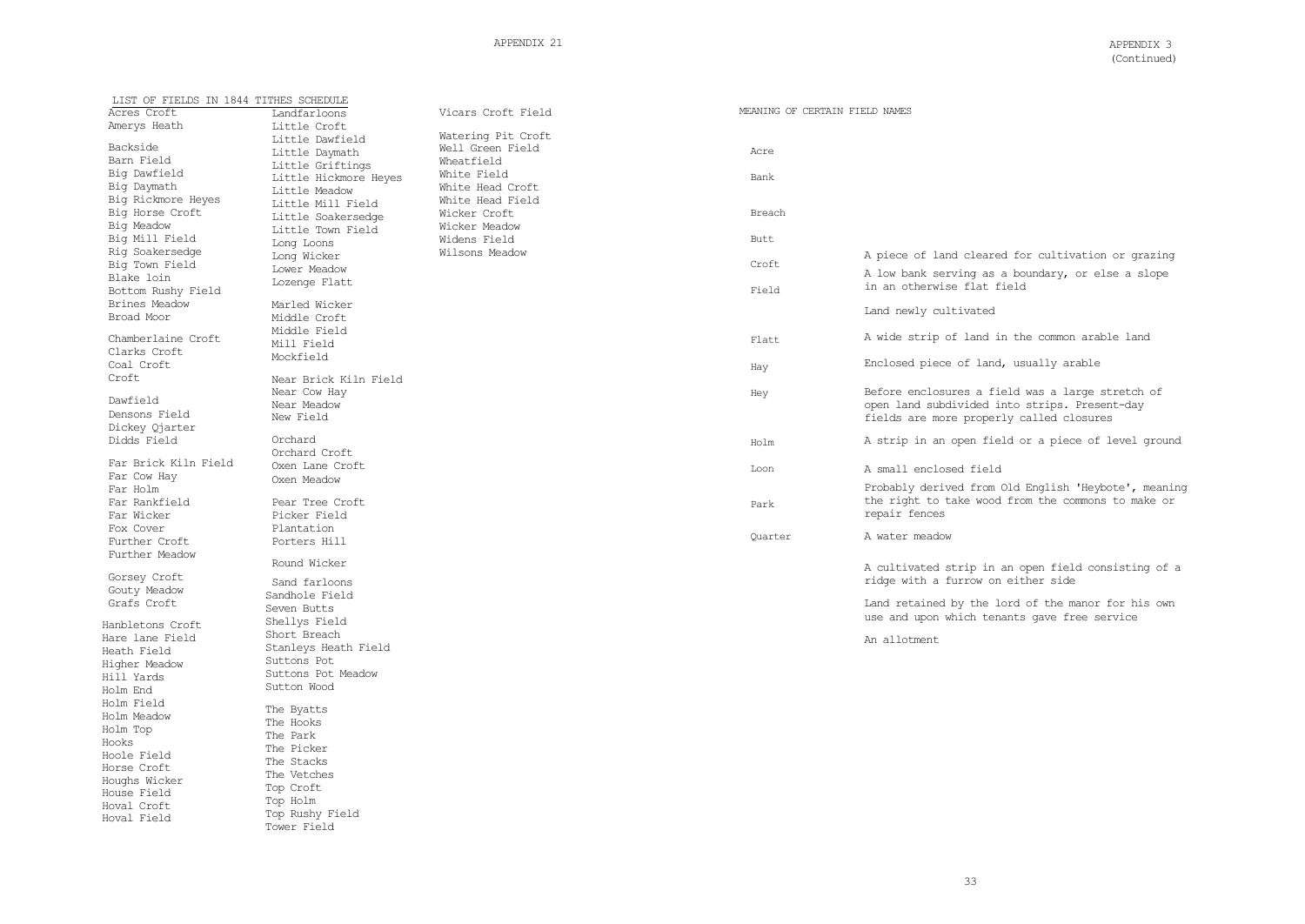APPENDIX 6

# 1844 SKETCH PLAN OF VILLAGE CENTRE

# (based on 1844 Tithes Schedule Plan)

1844 SKETCH PLAN OF VILLAGE CENTRE



RIVER GOWY

 $-- ---$  PARISH BOUNDARY





59